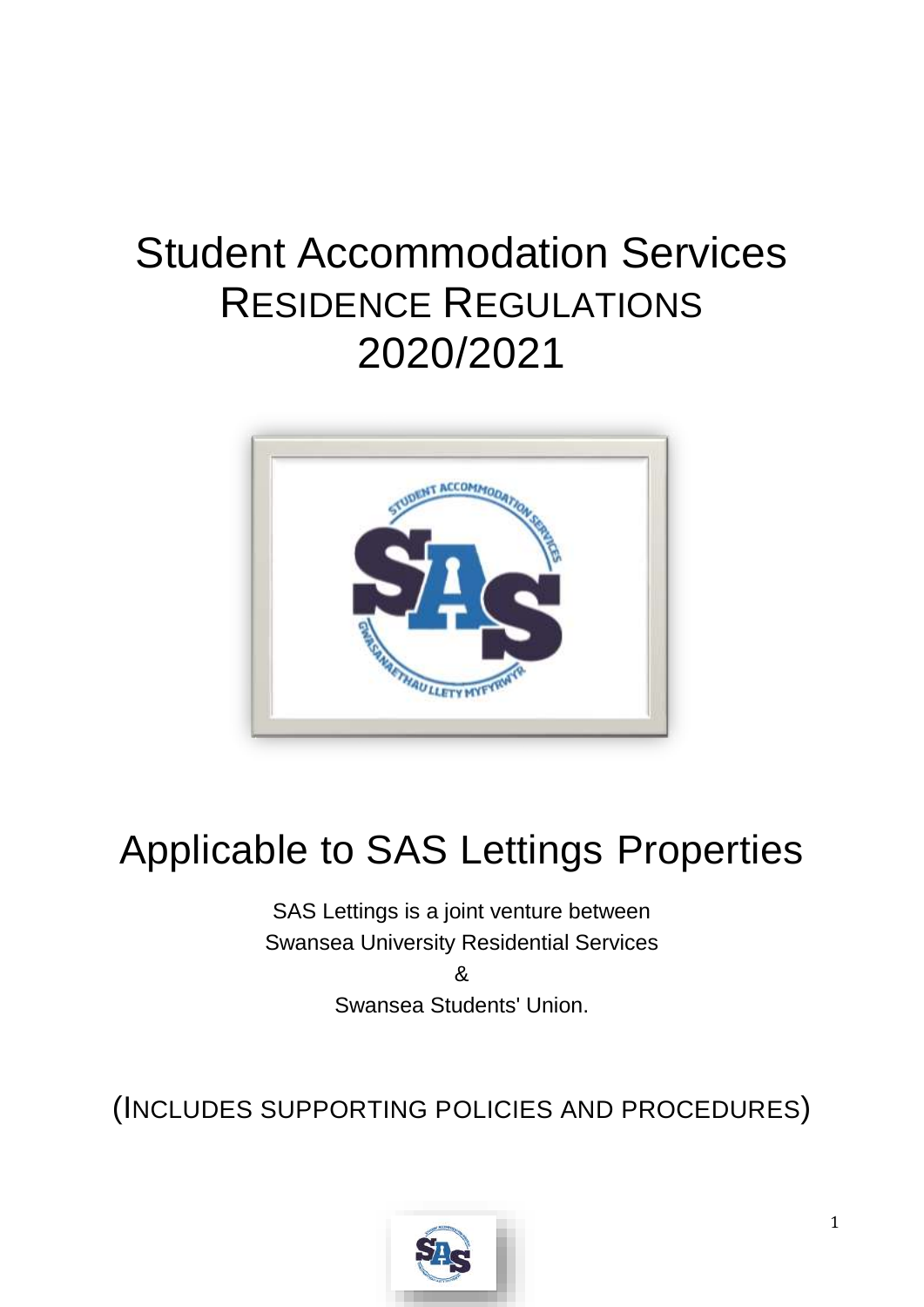# TABLE OF CONTENTS

| 1.                                                                     |  |
|------------------------------------------------------------------------|--|
| 2.                                                                     |  |
| 3.                                                                     |  |
| 4.                                                                     |  |
| 5.                                                                     |  |
| 6.                                                                     |  |
| a.                                                                     |  |
| b.                                                                     |  |
| C.                                                                     |  |
| a.                                                                     |  |
| b.                                                                     |  |
| c.                                                                     |  |
| d.                                                                     |  |
| 6.                                                                     |  |
| Appendix B: Residential Services' Procedures Disciplinary Procedure 13 |  |
|                                                                        |  |
| 1.                                                                     |  |
| 2.                                                                     |  |
| 3.                                                                     |  |
| 4.                                                                     |  |
| 5.                                                                     |  |
| a.                                                                     |  |
| b.                                                                     |  |
| C.                                                                     |  |
| 6.                                                                     |  |
| a.                                                                     |  |
| b.                                                                     |  |
| $\theta$ .                                                             |  |
| $7_{\circ}$                                                            |  |
| a.                                                                     |  |
| b.                                                                     |  |
| C.                                                                     |  |

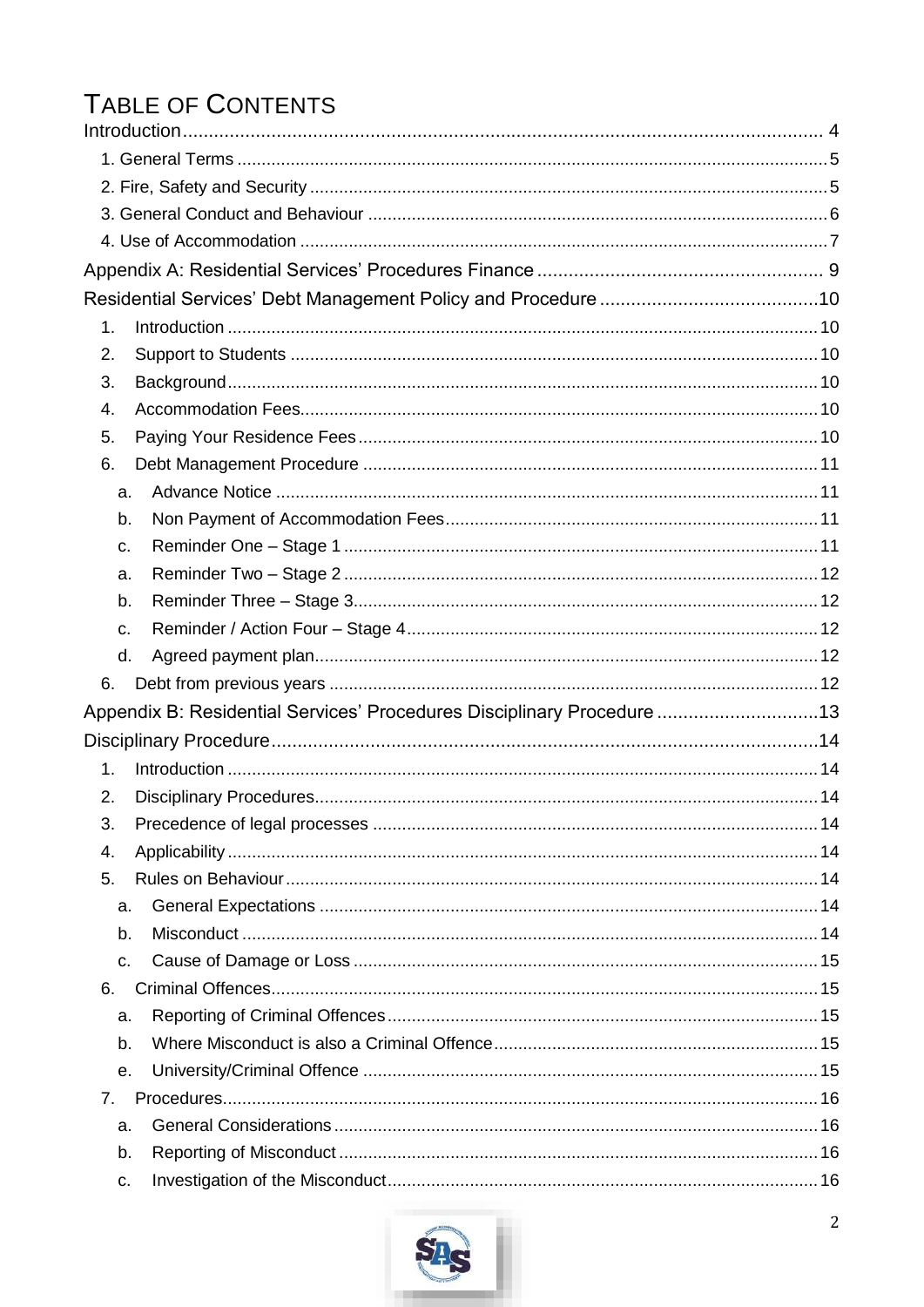| 8. |  |  |  |  |  |
|----|--|--|--|--|--|
| a. |  |  |  |  |  |
| b. |  |  |  |  |  |
| C. |  |  |  |  |  |
| d. |  |  |  |  |  |
|    |  |  |  |  |  |
|    |  |  |  |  |  |
|    |  |  |  |  |  |
|    |  |  |  |  |  |
| a. |  |  |  |  |  |
| b. |  |  |  |  |  |
| C. |  |  |  |  |  |
| d. |  |  |  |  |  |
|    |  |  |  |  |  |
|    |  |  |  |  |  |
|    |  |  |  |  |  |
|    |  |  |  |  |  |
|    |  |  |  |  |  |
| a. |  |  |  |  |  |
| b. |  |  |  |  |  |
|    |  |  |  |  |  |
| a. |  |  |  |  |  |
| b. |  |  |  |  |  |
|    |  |  |  |  |  |
|    |  |  |  |  |  |
|    |  |  |  |  |  |
|    |  |  |  |  |  |
| C. |  |  |  |  |  |

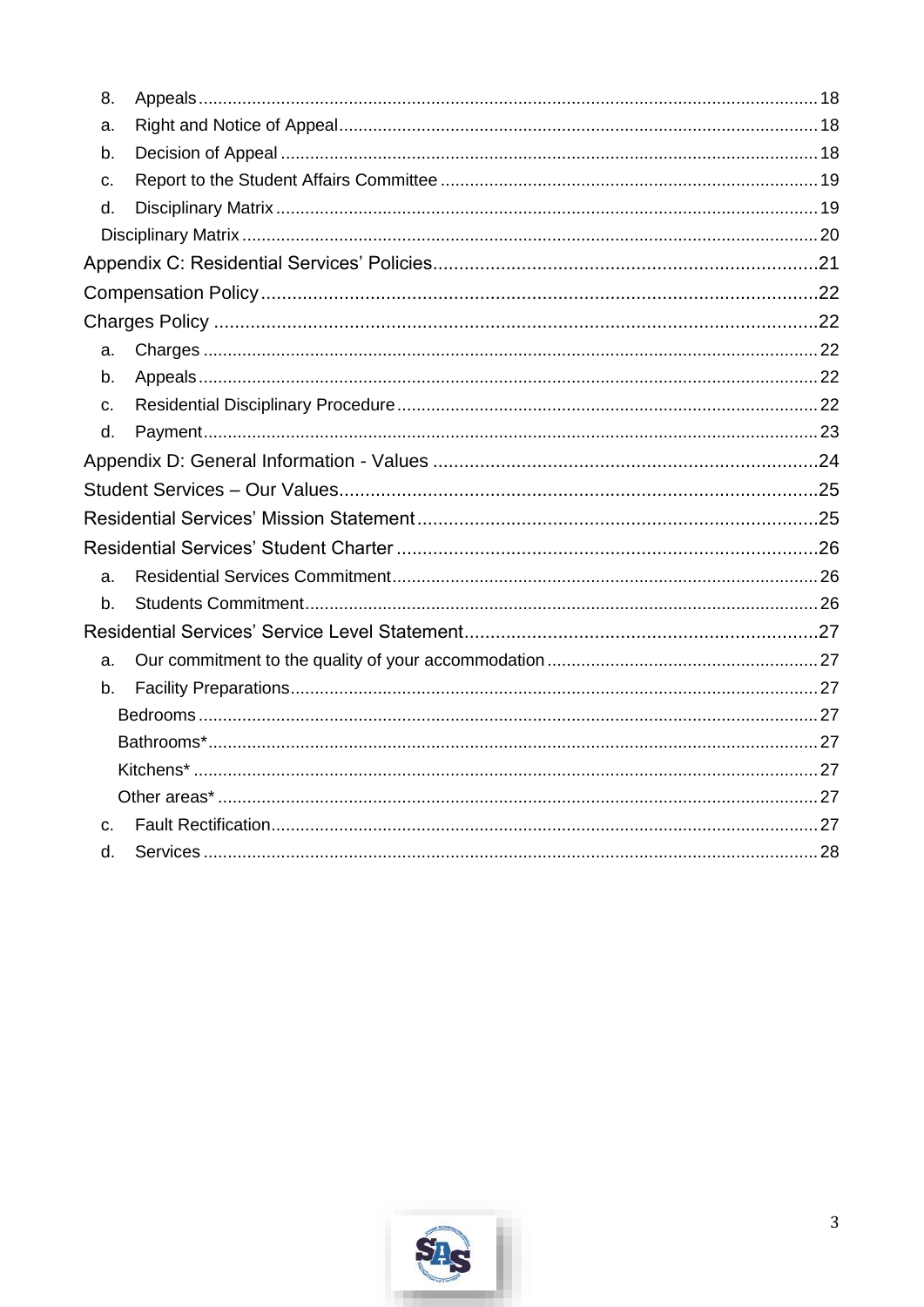### <span id="page-3-0"></span>INTRODUCTION

Welcome to your university managed house. The Student Accommodation Services (SAS Lettings) Team will make every effort to ensure your stay is enjoyable and ask that you assist us with this aim.

As with all communities, our residences require regulations to operate effectively and these rules have a sound basis in common sense. There are simply two underlying principles:

- Be considerate of your own safety and wellbeing of your neighbours;
- Respect individuality and understand that all residents have different lifestyles and needs.

The following regulations apply to all University Residences including Student Accommodation Services' properties; they are approved by the University's Student Affairs Committee; they meet the UUK Accommodation Code of Practice and ensure related UK housing legislation is met. In signing your Residence Licence Agreement, you are deemed to be accepting, and agree to abide by all related regulations, policies and procedures, contained herein.

Correspondence concerning all residence matters will be sent to your student email so you must check this regularly for communications from Student Accommodation Services.

As a resident, you are also bound by the University's General Regulations, which are contained in the Academic Handbook and on the University's website. (For clarity, the University's Regulations are applied, in cases where the issue needs to be dealt with more widely than just within the Residence Regulations.)

Thank you for taking the time to read these regulations. Please do not hesitate to contact the SAS Lettings team if any parts are unclear. We hope the information is informative and will help ensure your stay is one you will cherish.

#### *Manager, Student Accommodation Services*

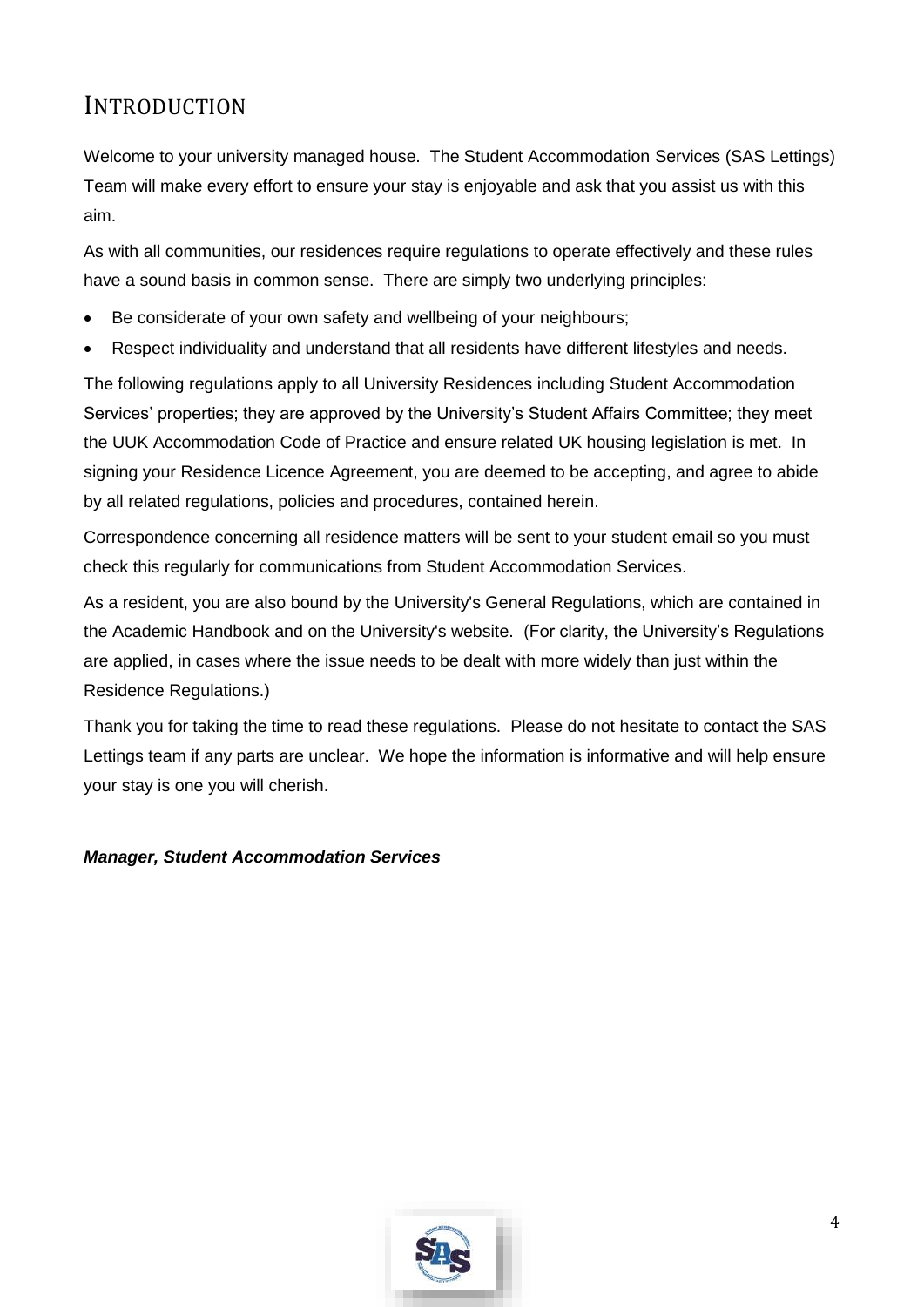#### <span id="page-4-0"></span>1. GENERAL TERMS

- 1. You must inform us of any disability or special needs that support your accommodation application; providing supporting evidence where necessary. This information will only be used to make appropriate adaptions to the facilities and service where necessary e.g. installation of a hearing loop, if required. Our Residences are an independent living environment and staff cannot provide additional care – this support will need to be provided by an outside agency.
- 2. You must complete the Residential Services' online induction as this forms part of your accommodation acceptance process.
- 3. If you live in family accommodation and your partner is not a student, you will receive a joint tenancy on the understanding that you both agree to be bound by these Residence Regulations. If you cease to be enrolled at the University, you must both vacate the accommodation.
- 4. You are responsible for your visitors and any poor behaviour on their part will result in you being disciplined and/or charged accordingly for their misdemeanours.
- 5. If you have an issue with your accommodation or related service, you must report it to the SAS Lettings office, the university or security team within 24 hours. If the matter is unresolved, register your complaint formally by completing a Complaint Form (obtained from Residence Receptions, Horton Main Reception or Blackboard).
- 6. We expect you to register with the University's General Practitioner or with a local medical practice within 2 weeks of arrival in Swansea.
- 7. Students with an ICE (In Case of Emergency Form) with instructions and necessary action in a medical emergency, must display these inside their wardrobe door.
- 8. You can only occupy your accommodation during the period stated in your Residence Licence Agreement.
- 9. You must divulge any unspent criminal convictions relevant to your accommodation application.
- 10. Payments must be made by payment dates.
- 11. All aspects of the Residence Regulations and Licence Agreement must be adhered to; Failure to adhere with any terms of these Regulations may result in the [Residential](#page-12-1)  [Disciplinary Procedure](#page-12-1) and/or [Charges Policy](#page-21-1) being invoked.

#### <span id="page-4-1"></span>2. FIRE, SAFETY AND SECURITY

- 1. These Fire, Safety and Security terms must be adhered to. Failure to do so will result in the [Residential Disciplinary Procedure](#page-12-1) and/or [Charges Policy](#page-21-1) being invoked.
- 2. You must keep your accommodation secure and are responsible for the safekeeping of your residence keys. If you persistently lock yourself out you risk invoking the above processes – see [Disciplinary Matrix.](#page-18-1)
- 3. You must familiarise yourself with fire regulations; participate in evacuation procedures; know the location of firefighting equipment and your nearest fire exit. Fire safety signs and information are posted on walls/doors within the property and on the noticeboard in the hallway.
- 4. You must follow the approved fire evacuation procedures including any personal emergency evacuation plans (for students with specific accommodation evacuation needs).
- 5. Fire prevention, fire doors, alarms and detection equipment is provided for your safety and you must not tamper with it under any circumstances. This includes propping open any fire doors. It is a criminal offence to misuse/tamper with any fire equipment. The University regards misuse of fire equipment extremely seriously as it endangers lives.
- 6. If resident(s) responsible for tampering with fire equipment are not identified, all residents in the property will be subject to the [Charges Policy](#page-21-1) and [Residential Disciplinary Procedure.](#page-12-1)
- 7. If firefighting equipment is used you must report this to the SAS Lettings office within 24 hours.

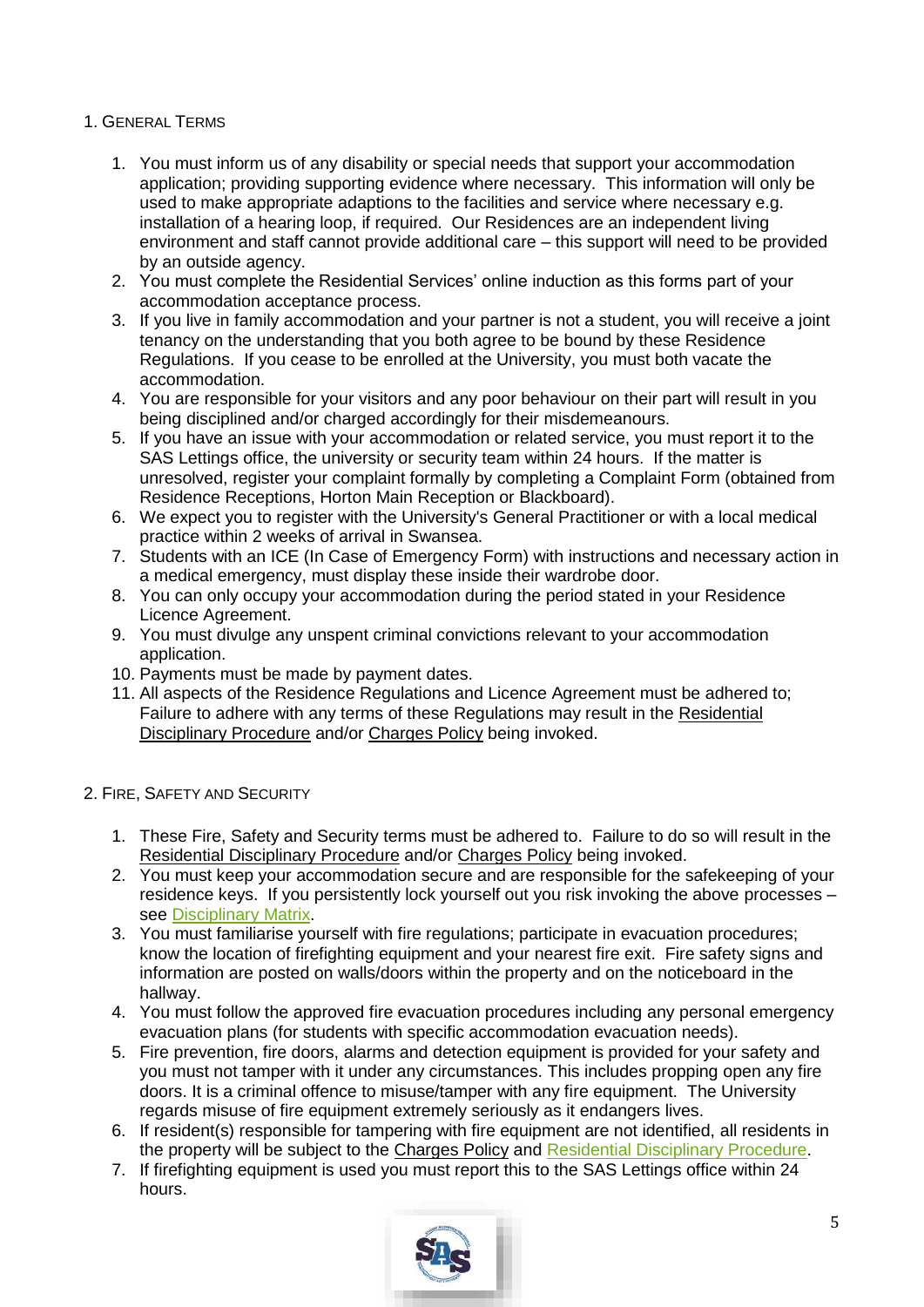- 8. Any items that are deemed by the Manager of Student Accommodation Services, or Nominee, to pose an increased risk of fire or could impinge on evacuation in the event of a fire are prohibited in accommodation e.g. bikes in corridors, deep fat fryers, etc.
- 9. You are not to discharge any fireworks, light fires, barbeques or the like on any SAS Lettings property that is likely to cause damage. Failure to do so may result in the [Residential](#page-12-1)  [Disciplinary Procedure](#page-12-1) and/or [Charges Policy](#page-21-1) being invoked.
- 10. Misuse/abuse of kitchen facilities will not be tolerated
- 11. In the event of a fire alarm being activated you (and visitors) must evacuate the building and only return when instructed by University staff or the Fire Service.
- 12. If you have an accident in a SAS Lettings property, you must report the incident to the SAS Lettings office to prevent further accidents occurring.
- 13. You must not remove safety catch from windows, throw items or place/hang items on outer window ledge.
- 14. You are not permitted to access the roof.
- <span id="page-5-0"></span>3. GENERAL CONDUCT AND BEHAVIOUR

Whilst not an exhaustive list, the following should be regarded as general examples of misconduct within the University's owned and managed accommodation, and therefore subject to the Charges [Policy](#page-21-1) and/or [Residential Disciplinary Procedure.](#page-12-1) The [Disciplinary Matrix](#page-18-1) sets out and highlights the normal level of sanctions that could be imposed for representative incidents of misconduct.

- 1. Your conduct and behaviour must comply with your commitments as a resident, as set out in the [Residential Services' Student Charter](#page-25-0) and in the Declaration of Understanding contained in your Licence Agreement, including (but not limited to) to cooperating fully with investigations into security and disciplinary shortcomings.
- 2. Violent, indecent, disorderly, threatening or offensive behaviour or language whilst in a SAS residential property or area surrounding the property will not be tolerated, including any breach of the [University's Equality and Diversity or Harassment policies.](http://www.swan.ac.uk/personnel/generalinformation/policiesprocedures/equalopportunities/)
- 3. Vandalism is never acceptable this includes significant or deliberate damage or defacement of SAS residential property (including not following an appropriate cleaning regime), caused intentionally or recklessly, and the misappropriation of such property.
- 4. You are required to show consideration to other residents in and around your SAS managed property concerning noise levels. Noise is classed as excessive if it disturbs another resident. You will be asked to reduce noise if complaints are received or instructed to do so by a University member of staff.
- 5. You must keep noise to a minimum during the weekdays and Sundays between 11pm and 8am and Fridays and Saturdays between 12 Midnight and 8am. (If you experience problems with noise from other residents please, firstly, speak directly to the person involved then contact SAS Lettings or University Security. If noise is emanating from a property not managed by SAS, please contact Environmental Health or the Police.) During examination periods, noise regulations will be strictly enforced and sanctions swiftly imposed - [Disciplinary Matrix.](#page-18-1)
- 6. Offences under criminal law are not tolerated within residences, and SAS Lettings will not hesitate to notify the Police where appropriate. SAS may conduct their own investigations and you may be required to move to an alternative room or be excluded from all University accommodation while the Police investigation and action is in progress; where an individual(s')'s safety is put in jeopardy.
- 7. Fraud, deceit, deception, dishonesty, misuse or unauthorised use of SAS' residential properties (or items of property) will not be tolerated.
- 8. The use of controlled drugs is a criminal offence and their use is prohibited. If you are found to be using or selling drugs from a SAS property, the matter will be reported to the Police.
- 9. The University views all theft as a serious matter. In addition to invoking the Residential [Disciplinary Procedure,](#page-12-1) SAS Lettings may also contact the owner of the property who may decide to prosecute, including possibly the police.

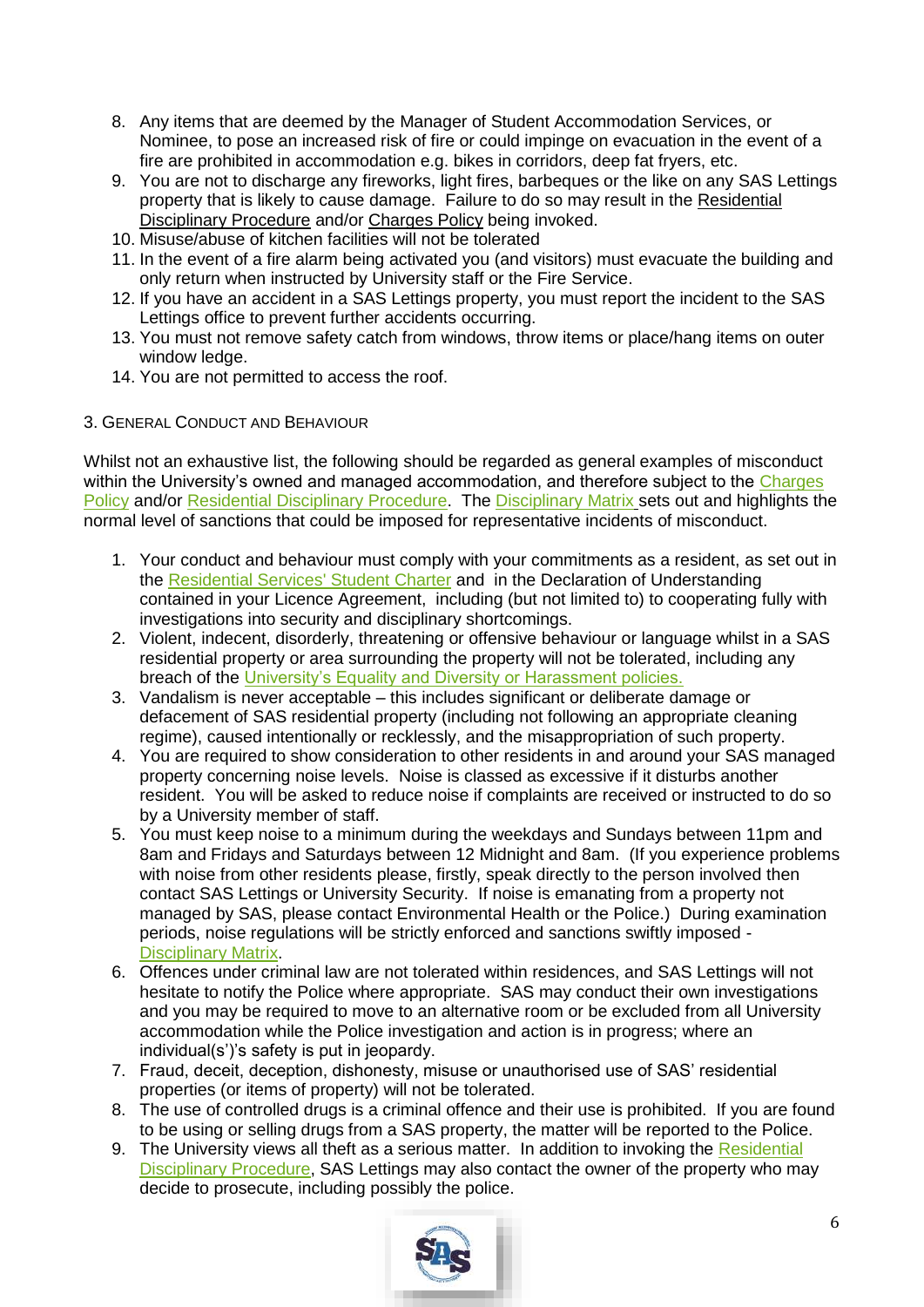- 10. Obstruction or improper interference with the functions, duties or activities of any student, member of staff or other employee or contractor of the University or any authorised visitor to the University will not be tolerated.
- 11. Conduct which unreasonably disrupts or is likely to disrupt University activities, any student in pursuit of his/her studies or living arrangements, or contravenes the Residence Regulations and other related University policies will not be endured.
- 12. Failure to disclose name and other relevant details e.g. address, student number, etc. to an employee, agent or authorised person of the University in circumstances when it is reasonable to require that such information be given, will not be supported.
- 13. Ball games are not permitted in areas where damage may be caused (for example, near windows or parked cars) or where other residents will be disturbed.
- 14. The use of blue tack is not permitted within the properties. Any damage/redecoration required as a result of using blue tack will be charged to the student(s) accordingly. SAS recommend using white tack or pins (apart from on fire doors – no pins to be used here under any circumstances)
- 15. Smoking is prohibited as per the [University's Smoke Free Policy:](http://www.swan.ac.uk/estates/safetyoffice/policiesandprocedures/) this includes all study rooms and communal areas. Smoking can only occur outside the building.
- 16. Behaviour which specifically brings the University and SAS Lettings into disrepute is not acceptable.
- 17. Behaviour deemed to jeopardise your safety or others' will not be tolerated and is likely to result in exclusion from residence.
- 18. Failure to comply with a previously imposed sanction could re-invoke the Residential [Disciplinary Procedure.](#page-12-1)
- 19. Alcohol does not exonerate you from responsibility for your actions

#### <span id="page-6-0"></span>4. USE OF ACCOMMODATION

These terms of Use of Accommodation must be adhered to. Failure to do so will result in the [Residential Disciplinary Procedure](#page-12-1) and/or [Charges Policy](#page-21-1) being invoked.

- 1. You must keep all areas of your accommodation clean, tidy and in a safe condition that is free of damage, as stated in your Licence: Failure to do so may result in invoking the [Residential Disciplinary Procedure](#page-12-1) and/or [Charges Policy.](#page-21-1) This includes the disposal of appropriate refuse on a rota basis i.e. "pink" or "green" week. Details of refuse collection dates for your property can be found by visiting [www.swansea.gov.uk/kerbsidecollectiondates.](http://www.swansea.gov.uk/kerbsidecollectiondates)
- 2. Safety and maintenance inspections will take place throughout the year and where upkeep or cleanliness issues persist, contract cleaners will be brought in and costs will be passed onto residents.
- 3. Out of hours support is provided to students for **emergency repairs** (after 4.30pm Monday to Thursday, 4.00pm Friday and over the weekend) on 01792 205678.

Examples of emergency repairs are:

- Water burst pipes or tank
- Gas leak or supply failure
- No heating dependant on the time of year and weather conditions.
- No hot water dependant on the time of night
- Electricity supply failure or dangerous fault
- Serious sewerage leak
- Front or back door lock not working, windows or doors are not secure
	- 4. Replacement keys are available from the Security Desk in Fulton House students will be required to collect them (some form of proof of identity will be required). £20.00 charge per key will be added to your next rental payment.
	- 5. Any false / misleading reports will result in any call out charges being passed directly onto the student(s) responsible. It may also result in disciplinary action being taken.

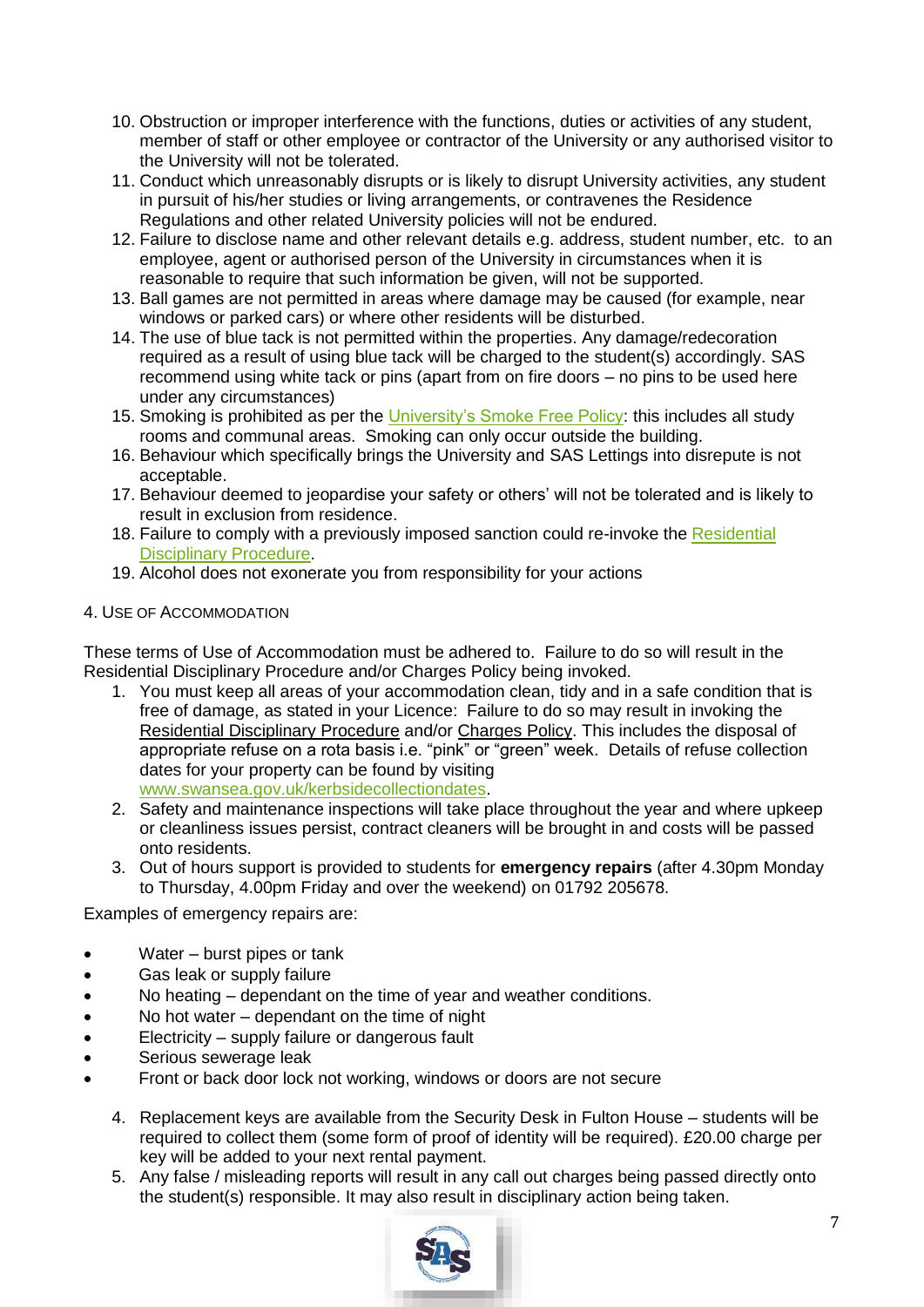- 6. You must look after all areas of your accommodation and report incidents of damage (accidental or deliberate) or required repairs within 24 hours of becoming aware of it, and within 7 days following your arrival.
- 7. Failure to look after your accommodation or report repairs in a timely fashion may result in invoking the [Residential Disciplinary Procedure](#page-12-1) and/or [Charges Policy.](#page-21-1)
- 8. Fictitious or malicious call outs will result in an administration charge.
- 9. Only University appointed staff/contractors are permitted to carry out repairs. Under no circumstances should you arrange repairs with other parties: If you do so, you will not be reimbursed for the work and may be charged for any rectification work.
- *10.* Unreported damage at the end of term will be attributed to residents living in and responsible for a designated area. Therefore, any damage that occurs in a communal area will be split equally amongst all residents, unless the responsible student(s) admit liability.
- 11. You are covered by a [Block Accommodation Insurance policy](http://www.endsleigh.co.uk/reviewcover)*.* Your Insurance Certificate is emailed to you prior to arrival and contains full details of your insurance policy and cover.
- 12. If you live in a single room and your family arrives during the academic year, you can only transfer to couple/family accommodation if there are vacancies.
- 13. If you live in designated couple accommodation, this is suitable for two adults and an infant up to 18 months old by the end of the licence period, after which time you must transfer to larger accommodation.
- 14. You are responsible for ensuring that any equipment you bring is electrically safe and suitable for UK electrical systems (for details, refer to the [Electrical Safety Council\)](http://www.esc.org.uk/safety-in-the-home/safety-leaflets.html). If you are in doubt about the suitability of appliances contact SAS Lettings who will arrange an electrical test, if necessary. Failure to ensure your appliances are safe may result in invoking the [Residential Disciplinary Procedure](#page-12-1) and/or [Charges Policy](#page-21-1) and items being confiscated.
- 15. Cooking appliances and/or food preparation are not permitted in your study room.
- 16. Residents in SAS Lettings properties must apply to the Council for parking permits to park in Residents Bays.
- 17. Bicycles must be kept secured stored in designated areas usually at the back of the property. No bikes to be stored within the property.
- 18. You must attend any accommodation meeting called by Student Accommodation Services' staff.
- 19. You must participate in personal and residence recycling of waste and sustainability initiatives including the Local Council's initiatives.
- 20. You are not permitted to keep any animals in your accommodation. This excludes guide dogs for hearing or visual impairments.

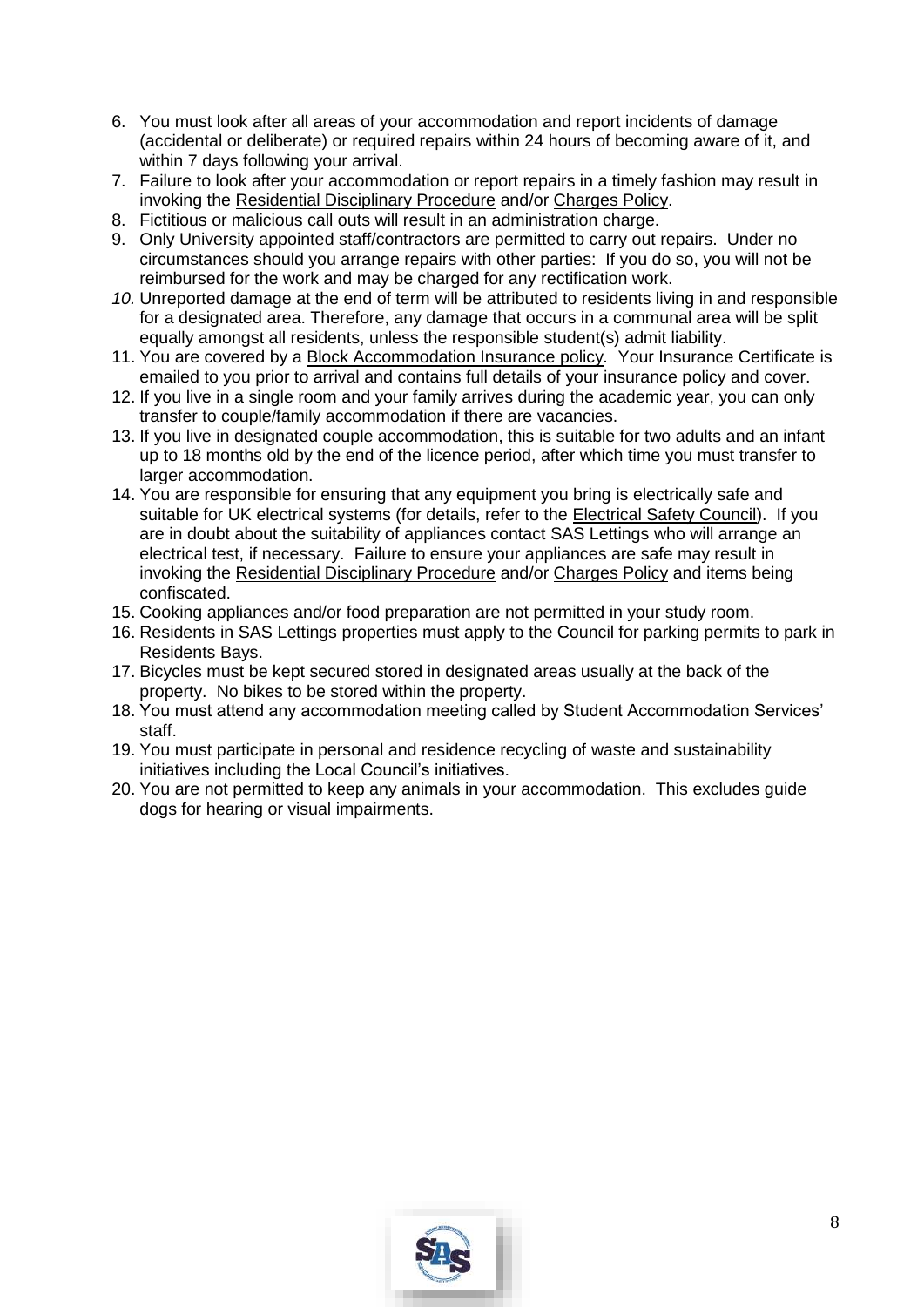# <span id="page-8-0"></span>APPENDIX A: RESIDENTIAL SERVICES' PROCEDURES FINANCE

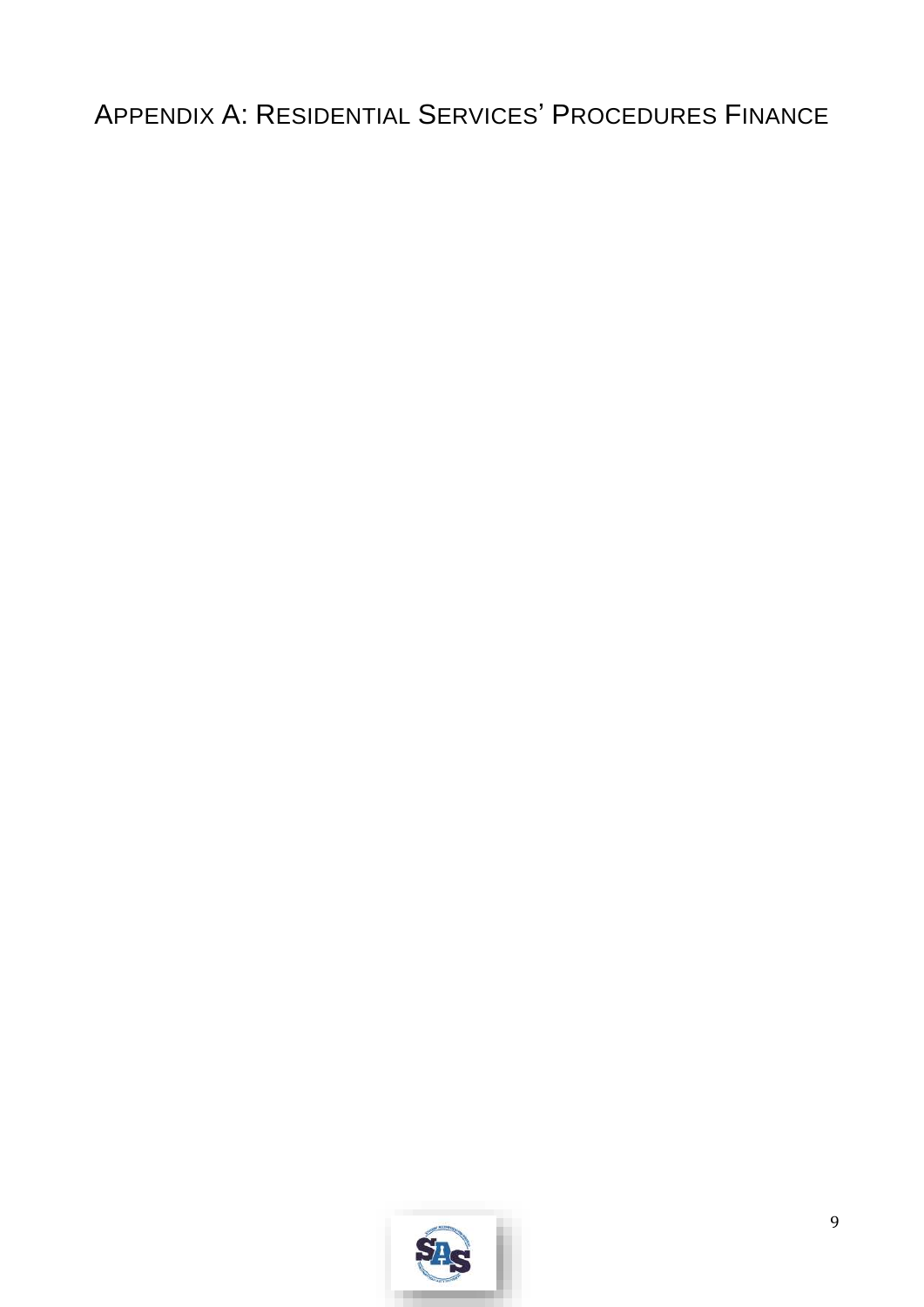## <span id="page-9-0"></span>RESIDENTIAL SERVICES' DEBT MANAGEMENT POLICY AND **PROCEDURE**

#### <span id="page-9-1"></span>1. INTRODUCTION

This sets out the procedure that will be followed in relation to managing residential student debt. The University's policy is to minimise all levels of debts while ensuring students are given appropriate support to pay fees owed in a timely fashion. The procedure relates to all accommodation fees and additional residential charges payable to the University. Residential Services' Debt Management Policy and Procedures have been developed to enable the University to run an efficient and effective method of debt management.

#### <span id="page-9-2"></span>2. SUPPORT TO STUDENTS

In applying the procedure, the University will at all times seek to be sympathetic to, and understanding of individual student's financial circumstances. However, for the University to do so, students must communicate with the University if they are experiencing financial difficulties. Students experiencing financial difficulty in paying their accommodation fees and charges should seek help at the earliest opportunity via:

- Making contact with the Service Co-ordinators at Residential Services Additional advice and assistance is also available from:
- Money @ Campus Life
- The Student Union Advice Centre

#### <span id="page-9-3"></span>3. BACKGROUND

The University provides a range of accommodation for its students. Prior to moving into accommodation all students are required to agree and sign the terms of a licence agreement and are required to pay a reservation deposit as part of the acceptance process (this deposit is then deducted from the last terms rent) The licence agreement clearly outlines payment terms for accommodation. Students may pay for their accommodation fees in advance in full or by termly direct debit instalments. Students receiving a monthly bursary are eligible to pay by monthly standing order. Students are emailed Residence Regulations and are required to complete an online induction that clearly sets out the accommodation fee payment policy.

#### <span id="page-9-4"></span>4. ACCOMMODATION FEES

The fees for university residences are set by the Senior Management Team and Student Affairs Committee each Spring for the following session, and details can be viewed on the website: [Residence Fees.](http://www.swansea.ac.uk/accommodation/applying-for-accommodation/fees/) The term Accommodation fee includes payments for gas and electricity and Water Rates

#### <span id="page-9-5"></span>5. PAYING YOUR RESIDENCE FEES

There are two options for paying residence fees:-

- 1. Termly Direct Debit (British Bank Accounts only)
- 2. Termly through your university intranet account <https://intranet.swan.ac.uk/login/>
- 3. Payment in advance for the whole year

#### *1. Termly Direct Debit (British Bank Accounts only)*

- This allows for payment to be taken automatically in 3 or 4 instalments
- A statement will be issued to residents university email account at least 7 days before the expected payment date. Payments will be taken directly from the nominated bank account once each term.
- A resident must inform Residential Services immediately if the bank details have changed or the bank account has closed.
- Residents must ensure that sufficient funds are in the account on the due date as some banks may charge a fee for returning the mandate.

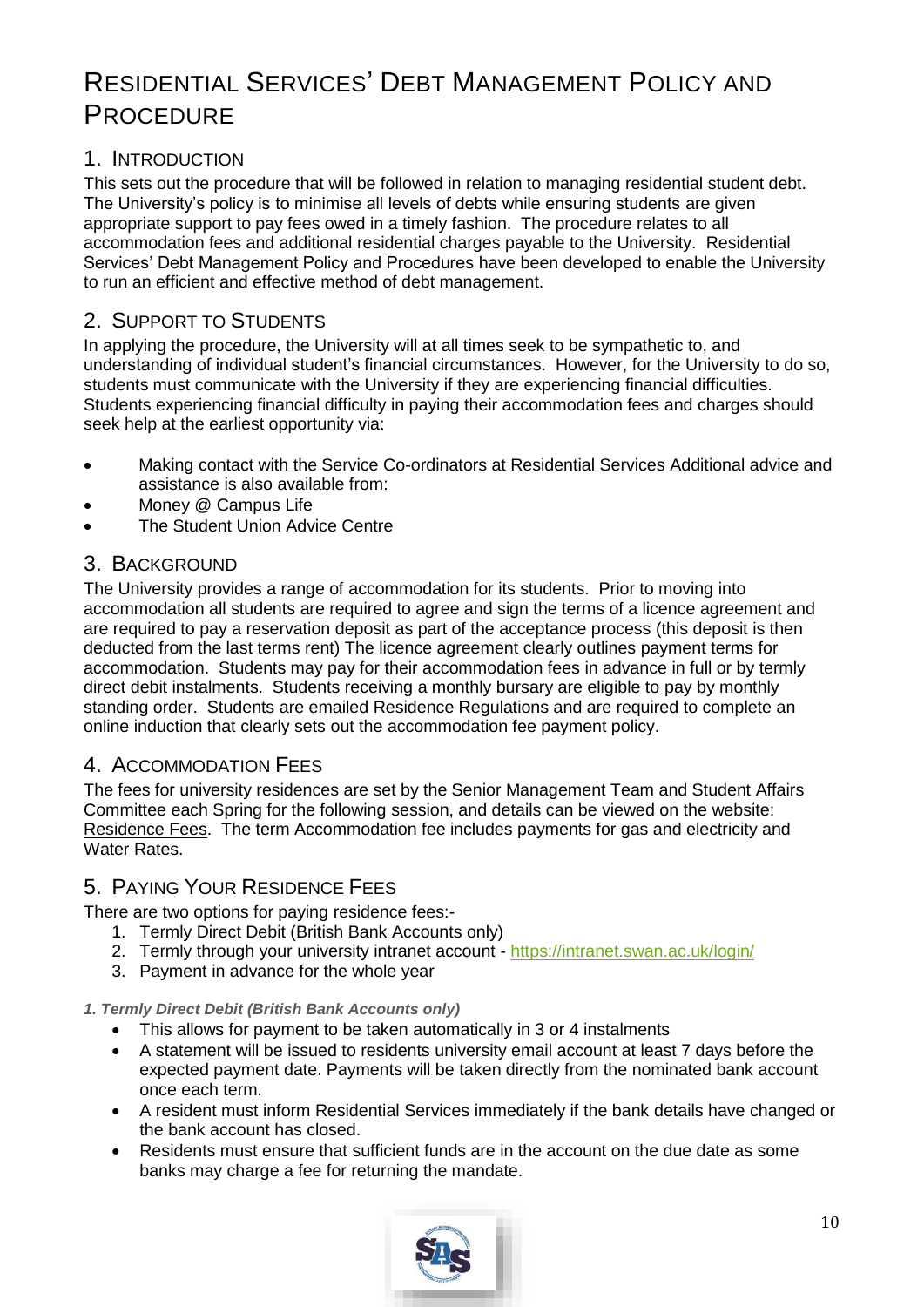The account must be able to honour BACS (Direct Debit) Payments.

#### *2. Termly through your university intranet account*

- View your account and make a payment, use the following link: <https://intranet.swan.ac.uk/login/>
- Click the **Financial Transactions tab on the left**; you will then be given full details on how to make a payment.
- Please ensure you **tick the accommodation checkbox** otherwise, the payment will go towards your tuition fees.

#### *3. Payment in advance for the whole year* This can be done by:

- Cheque
- Debit/Credit Card
- Bank Transfer

#### NON-BRITISH BANK ACCOUNT HOLDERS

International students who wish to pay by termly direct debit are advised to open a British Bank Account when they arrive and then submit a direct debit to Residential Services.

#### EXCHANGE STUDENTS

Exchange students who are here for no longer than one Academic Year are eligible to pay in termly instalments by cheque or debit/credit card. Students who wish to pay by bank transfer should contact Residential Services for details.

#### HEALTHCARE STUDENTS

Healthcare students do not need to complete a direct debit mandate; they are eligible to pay residence fees on a monthly basis by standing order, to coincide with their bursary payments. Any healthcare student who does not make the appropriate arrangements will be expected to pay by termly direct debit or in full for the whole year.

#### <span id="page-10-0"></span>6. DEBT MANAGEMENT PROCEDURE

#### <span id="page-10-1"></span>*a. ADVANCE NOTICE*

#### **7/10 Days (before due date)**

Residential Services will email residential students' University account, an invoice advising them of their accommodation account charges. If they have a direct debit set up, they are advised of the date the funds will be taken. All students who do not have a direct debit set up are advised to pay by the payment date. They are also given the methods of payment and details of where payment can be made.

#### <span id="page-10-2"></span>*b. NON PAYMENT OF ACCOMMODATION FEES*

If any student falls into arrears with any accommodation charges, the University will take the following steps to recover the debt.

#### <span id="page-10-3"></span>*c. REMINDER ONE – STAGE 1*

#### **Day 4 (after due date)**

Email sent to a students' University l email address(es), to advise those who pay by direct debit, that their payment was not successfully collected.

#### *Or*

#### **Day 7 (after due date)**

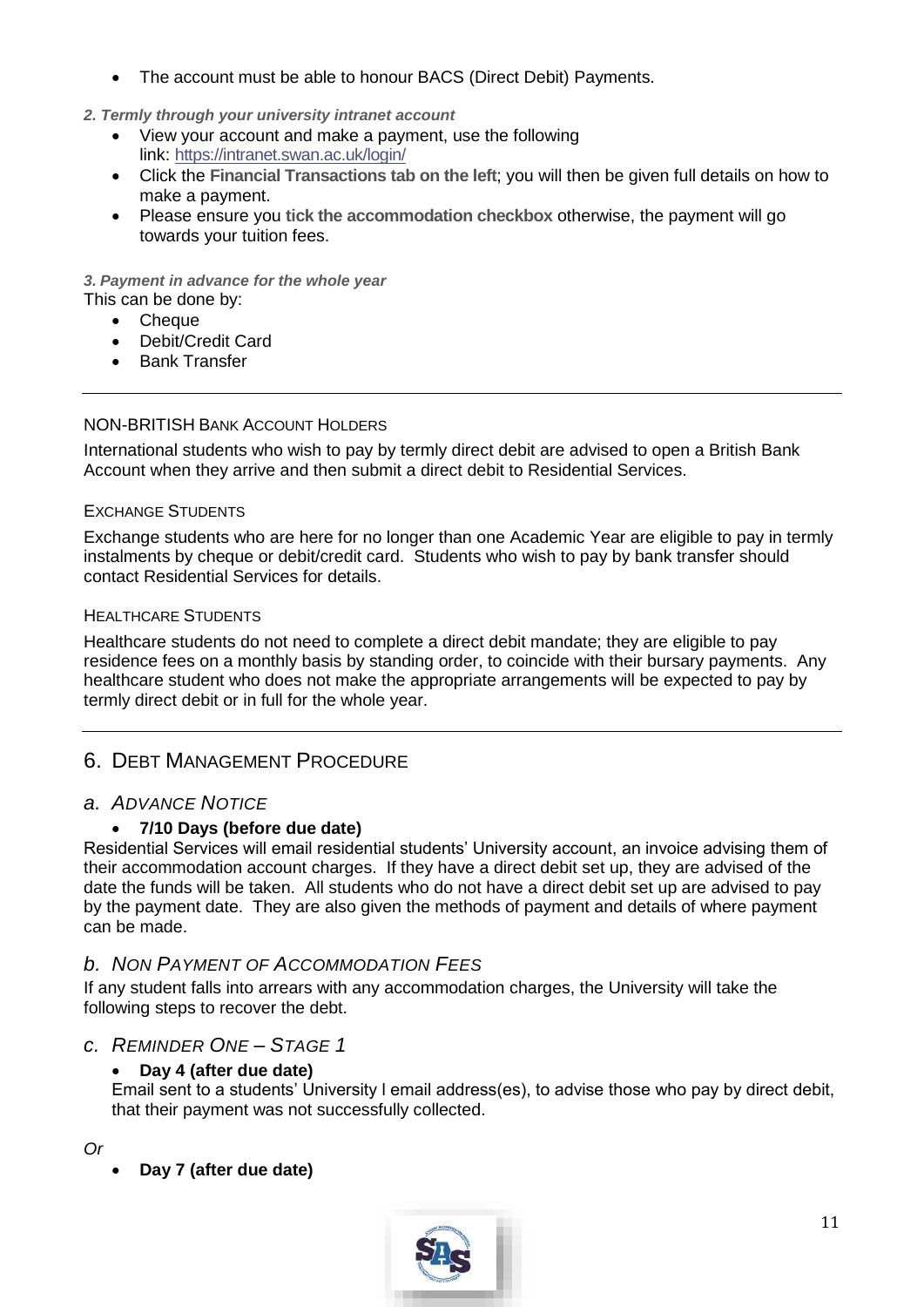First reminder sent to students' University email address(es) to advise them they failed to pay by the invoice due date. At this stage a student is advised that they may incur a late payment charge of £50.00 if they do not contact us by day 11.

#### <span id="page-11-0"></span>*a. REMINDER TWO – STAGE 2*

#### **Day 11 (after due date)**

Second reminder sent to students' University email address(es) to advise them they failed to pay the monies owed following the first reminder. They are advised that account is overdue and to pay immediately, or they will be required to attend a meeting at Residential Services (a date is given). A £50.00 administration fee is charged at this stage

#### <span id="page-11-1"></span>*b. REMINDER THREE – STAGE 3*

#### **Day 14 (after due date)**

Any students that have not paid their accommodation fees and charges owed following reminder 2 receive a letter (hand delivered) to their term time address advising them again of the meeting and that they are required to attend a meeting with Residential Services (a date is given). This letter is also sent to their University email address(es). Students are advised they can be accompanied by a representative at this stage e.g. Students' Union or friend.

If the student does not attend the meeting their wireless internet in their room is redirected to an information page that advises them to contact Residential Services, this does not include SAS lettings properties. (The internet service does not form part of the rent and is provided at no cost to the student). They are also sent a letter advising them that if they do not make contact with Residential Services within 14 days the University will be serving a Section 8 Notice on the student.

#### <span id="page-11-2"></span>*c. REMINDER / ACTION FOUR – STAGE 4*

#### **Day 28 (after due date)**

Having undergone all steps of the process outlined above, to recover the accommodation debt from the student and a suitable payment plan has not been agreed (or been broken), after following above steps and payment of the accommodation debt is overdue by 28 days, eviction proceedings will commence. If the student vacates the accommodation and the debt remains unpaid, the debt will be passed to a debt collection agency for processing. The debt collection agency may pursue court action to recover the monies owed. In this situation, the University will reserve the right to add reasonable costs and expenses, including agency fees, legal fees and the cost of management time incurred.

#### <span id="page-11-3"></span>*d. AGREED PAYMENT PLAN*

In situations where a student is experiencing genuine financial hardship, the University will agree an affordable payment plan to clear the debt during the academic year. If a student defaults on this payment plan, they are contacted by telephone and email. If the student continues to default on their payment plan, it will be escalated to stage three of the above processes.

#### <span id="page-11-4"></span>6. DEBT FROM PREVIOUS YEARS

The University reserves the right to refuse an application for accommodation from a returning student if they have received a 'stage three' letter or have been served a section 21 notice in previous years of stay.

If any student falls into arrears with any accommodation charges, the University will take the following steps to recover the debt.

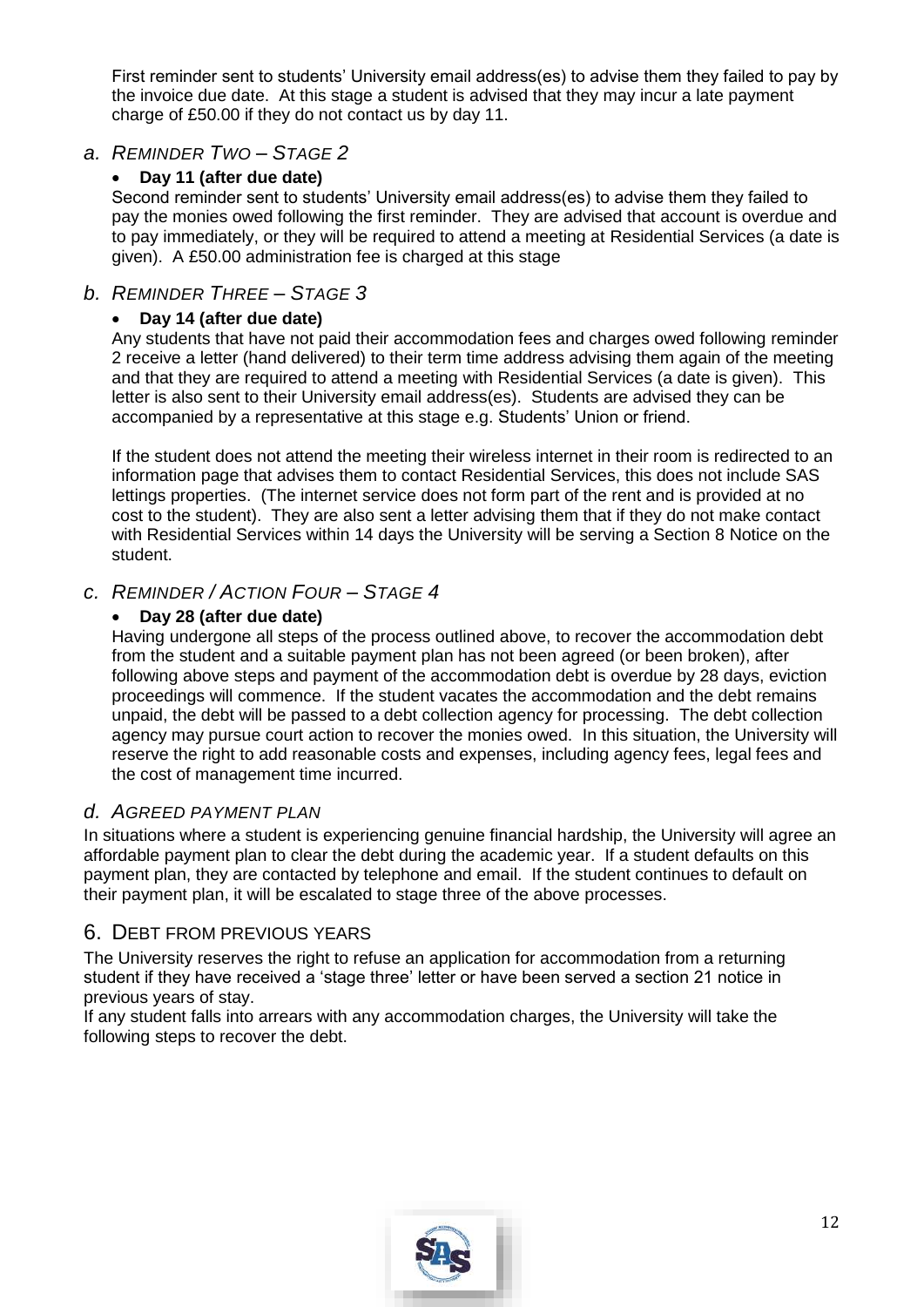## <span id="page-12-1"></span><span id="page-12-0"></span>APPENDIX B: RESIDENTIAL SERVICES' PROCEDURES **DISCIPLINARY PROCEDURE**

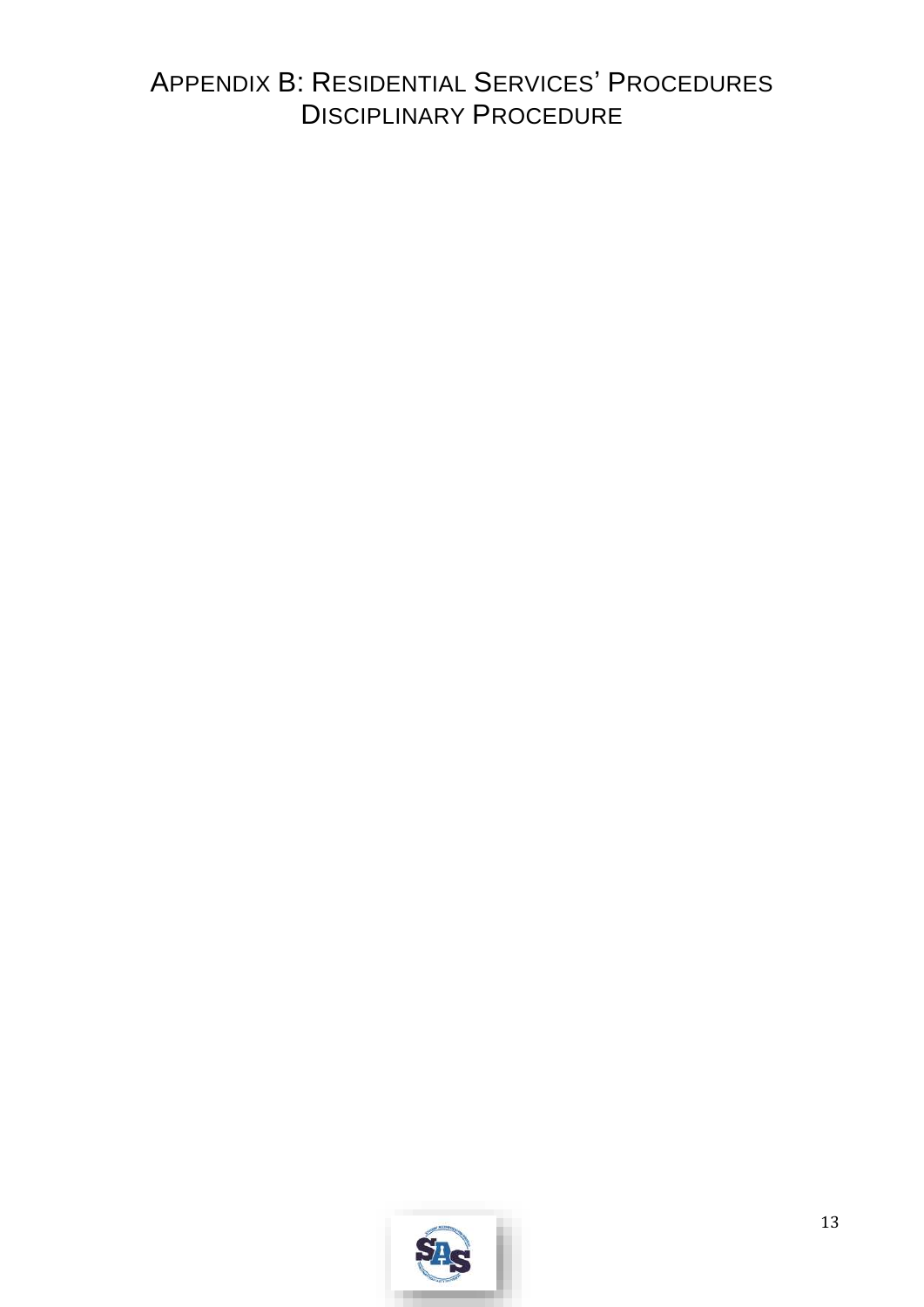# <span id="page-13-0"></span>DISCIPLINARY PROCEDURE

Residential Disciplinary Procedures (including the [Disciplinary Matrix\)](#page-18-1) relates to students in residences and SAS Lettings properties

#### <span id="page-13-1"></span>1. INTRODUCTION

These disciplinary procedures should be read together with the [University's Disciplinary Procedures.](http://www.swan.ac.uk/registry/a-zguide/d/disciplinaryprocedures/) The Residential Disciplinary Procedure relates to students in residence and SAS managed properties and are specific to the accommodation provision. They underpin the [University's](http://www.swan.ac.uk/registry/a-zguide/d/disciplinaryprocedures/)  [Disciplinary Procedures,](http://www.swan.ac.uk/registry/a-zguide/d/disciplinaryprocedures/) which take precedence over the Residential Disciplinary Procedures. where applicable.

In signing to the terms of the Residence Licence Agreement, a student also agrees to be subject to the Residence Regulations and any deviation from these terms will invoke the Residential Disciplinary Procedures.

#### <span id="page-13-2"></span>2. DISCIPLINARY PROCEDURES

Any staff member dealing with any disciplinary matter, including minor misdemeanour will be required to keep a record of the incident. Only matters leading to a formal warning will be placed on the student's accommodation file and the student can be provided with a copy of the record, if requested. Normally, minor misdemeanours will not be referred to in references to future landlords, unless the student authorises a full disclosure.

Guidance on these procedures is offered by Residential Services. Students are also able to seek advice from the Students' Union.

#### <span id="page-13-3"></span>3. PRECEDENCE OF LEGAL PROCESSES

Where a student is the subject of prosecution, the University recognises the precedence of such legal processes over the application of the Residential Disciplinary Procedures. The Head of Residential Services will decide whether and when action should be taken under these procedures, i.e. in cases where alleged criminal conduct has been reported to the police and either prosecution, or an investigation is being held, a decision not to prosecute has been taken.

#### <span id="page-13-4"></span>4. APPLICABILITY

The Residence Regulations and terms of the Licence Agreement apply to every student in University or SAS managed accommodation, registered as a student of the University, including the Resident Life Assistants (RLA)

The Residential Regulations and Disciplinary Procedures will not normally apply to misconduct which takes place away from a University campus or at residential facilities not managed by SAS. Such matters will be dealt with via the [University's Regulations and Disciplinary Procedures.](http://www.swan.ac.uk/registry/academicguide/conductandcomplaints) Initial and minor misconduct (see [Disciplinary Matrix](#page-18-1) for examples) will be dealt with by an operational member of SAS staff. More significant, serious, grave or continued poor behaviour (defined as 'serious' henceforth) will normally be dealt with by the SAS Manager, and/or the Head of Residential Services.

#### <span id="page-13-5"></span>5. RULES ON BEHAVIOUR

#### <span id="page-13-6"></span>*a. GENERAL EXPECTATIONS*

Within the residential community, it is expected that the highest levels of personal responsibility and mutual respect be shown.

<span id="page-13-7"></span>*b. MISCONDUCT* 

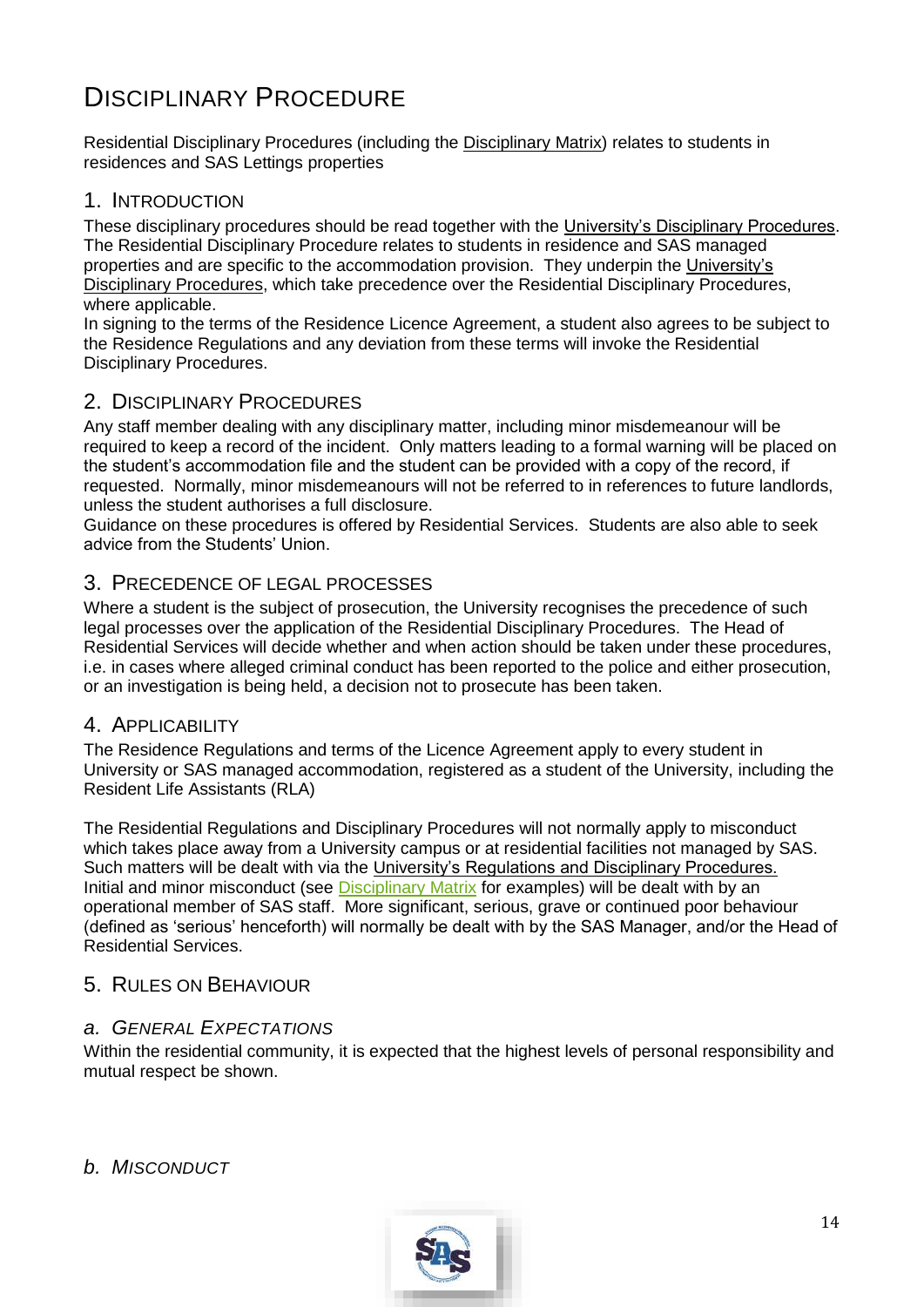- 1. Whilst not an exhaustive list and without prejudice to the generality of the list, 3. General Conduct and Behaviour can be regarded as misconduct within the University's owned and managed accommodation, and therefore subject to the [Residential Disciplinary Procedure.](#page-12-1)
- 2. It should be noted that the University does not condone excessive drinking of alcohol due to the social and health issues it can create. Students retain full responsibility for any actions deemed as misconduct whilst under the influence of alcohol or other substances possibly affecting behaviour patterns.
- 3. In extreme cases of misconduct, where welfare or wellbeing is at potential risk, the Head of Residential Services may, where deemed appropriate, suspend a student from residential accommodation for a maximum of 14 calendar days, whilst the procedures detailed below are operated. This suspension may take immediate effect. If a suspension for a period of greater than 14 days is required, this can only be approved by the Director of Student Services.
- 4. In circumstances where the alleged misconduct is sufficiently serious to warrant temporarily moving the student to alternative accommodation, the Head of Residential Services may utilise this option. All displacement costs, when greater in value than rent being paid by the student will initially be supported by Residential Services, but these can be recouped from the student if it is subsequently found the students was at fault, following an investigation.
- 5. The Vice-Chancellor or authorised nominee may decide to suspend a student, from the University and therefore residences also where their conduct is under police investigation or the subject of prosecutions, pending the outcome of the matter, for periods up to and greater than 14 days. In such cases, the suspension will be reviewed on a monthly basis and any fresh evidence will be considered at that point. The student involved shall be informed of the review process.

#### <span id="page-14-0"></span>*c. CAUSE OF DAMAGE OR LOSS*

SAS Lettings has the right to require a student or group of people responsible for the area/facility to pay for any damages or losses caused by confirmed misconduct. Payment of such damage will be aligned with the Residential Services [Charges Policy.](#page-21-1) A proportionate administration fee will be added to the invoice for processing the work.

#### <span id="page-14-1"></span>6. CRIMINAL OFFENCES

#### <span id="page-14-2"></span>*a. REPORTING OF CRIMINAL OFFENCES*

Incidents arising in University managed accommodation will be reported to the Police by the University, unless decided otherwise by the Head of Residential Services, in consultation with or with the approval of the Director of Student Services.

#### <span id="page-14-3"></span>*b. WHERE MISCONDUCT IS ALSO A CRIMINAL OFFENCE*

Conduct which constitutes a criminal offence may also constitute misconduct if that conduct:

- a. took place in a University residential property or at a SAS managed property, and/or;
- b. affects or concerns other members of the University, and/or;
- c. damages the reputation of the University, and/or;
- d. itself constitutes misconduct within the terms of this procedure.

#### <span id="page-14-4"></span>*e. UNIVERSITY/CRIMINAL OFFENCE*

The following procedures apply where alleged misconduct would also constitute an offence under the criminal law, if proved in a court of law:

- a. Where the offence under criminal law is considered by the University to be not serious, action under this Code may continue but such action may be deferred at the discretion of the Head of Residential Services pending any police investigation or prosecution.
- b. In the case of serious offences under criminal law, no action (other than suspension from hall in the context of this procedure) pursuant to section 4.2, will be taken under this procedure unless the matter has been reported to the police and either prosecuted or a

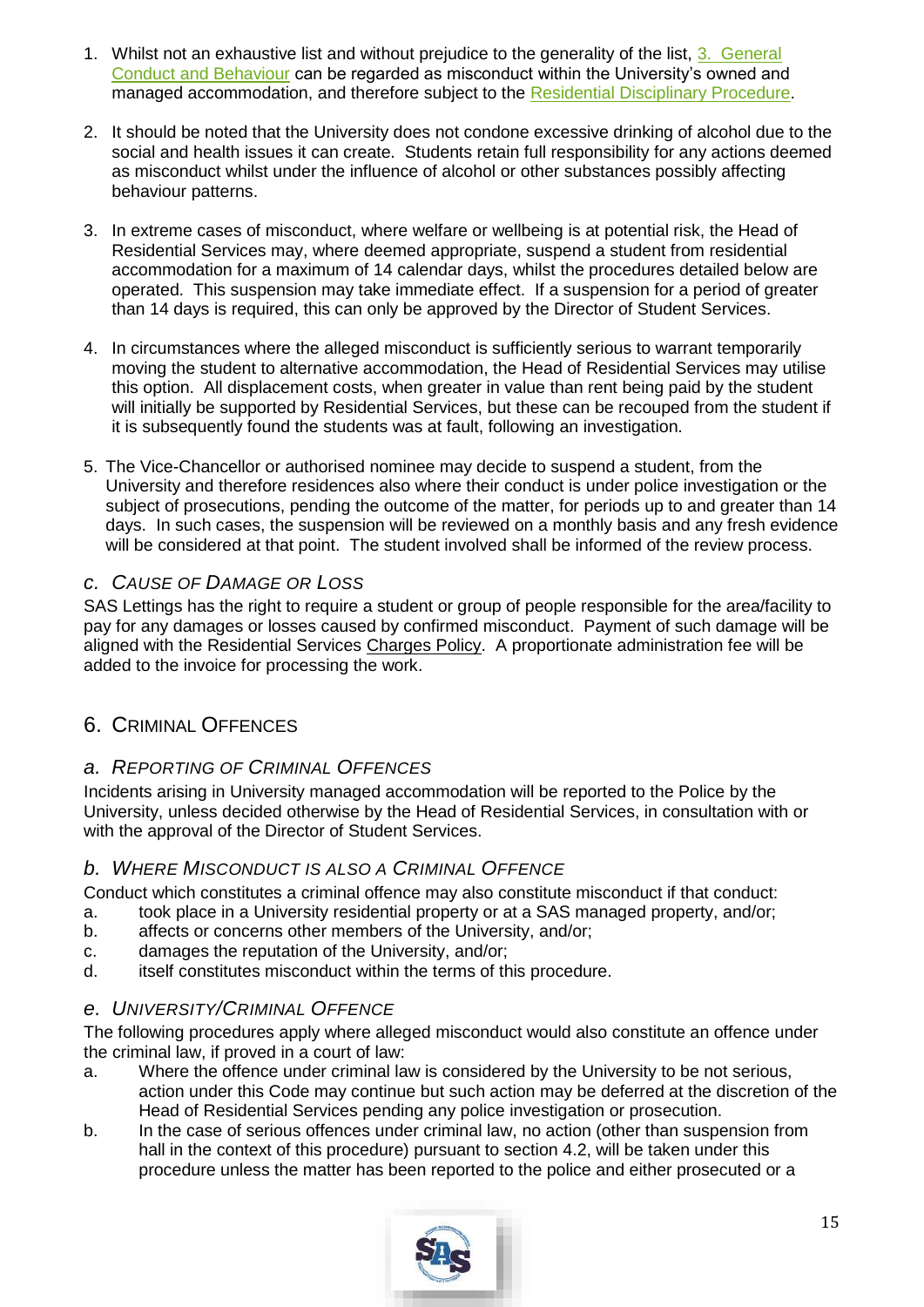decision not to prosecute has been taken, at which time the Head of Residential Services should decide whether disciplinary action should continue or be taken. A serious offence is deemed to be one in respect of which a custodial sentence would be given in the event that the student is found guilty of the offence.

- c. Where a finding of misconduct is made and the student has also been sentenced by a criminal court in respect of the same facts, the court's penalty shall be taken into consideration in determining any penalty under these procedures. This decision will lie with either the SAS Manager or the Head of Residential Services dependant on the level of investigation.
- d. If the police or the Crown Prosecution Service decides not to prosecute, the University may, exceptionally, proceed with action under these procedures depending on the reasons for the non-prosecution. The student is bound to provide the University with any relevant criminal convictions, which may be established by the University via authorised routes, if the outcomes of the court actions are not disclosed.

#### <span id="page-15-0"></span>7. PROCEDURES

#### <span id="page-15-1"></span>*a. GENERAL CONSIDERATIONS*

All disciplinary proceedings are strictly confidential between the student and the University and any representative of the student, unless legislation dictates otherwise or the student wishes to disclose information.

 At the end of the disciplinary process, the University reserves the right to recover any damages and costs that the University has incurred as a result of action by the student concerned, if it was established the student was at fault.

#### <span id="page-15-2"></span>*b. REPORTING OF MISCONDUCT*

Students should report all cases of misconduct to SAS Lettings or Security staff as soon as possible after they occur and subsequently confirm the incident in writing. The report should contain the following information:

- Person or persons against whom the allegation of misconduct is made.
- Nature and frequency of the misconduct.
- Time and location of the misconduct and its reporting.
- Names of witnesses, and where possible contact details, who observed the misconduct and/or others made aware of the misconduct.
- Actions taken to deter the misconduct

#### <span id="page-15-3"></span>*c. INVESTIGATION OF THE MISCONDUCT*

The Customer Services Co-ordinator or Residence Life Co-ordinator shall arrange the appropriate level of investigation of the reported misconduct based upon the [Disciplinary Matrix:](#page-18-1)

Once information has been received by the Customer Services Co-ordinator or Residence Life Coordinator, they will determine within 14 working days, which of the following disciplinary proceedings will be invoked if;

- **Category A to C** sanctions if substantiated an investigation will be carried out by the Customer Services Co-ordinator (or nominee) and may include a meeting with the student. Category A to C sanctions will be issued, if substantiated, by an operational member of SAS.
- **Category D** (serious) sanction if substantiated the investigation is to be carried out by the Residence Life Co-ordinator and presented to the Customer Services Co-ordinator (or nominee), who will preside over matters.
- **Category E** (serious) sanction would be issued if substantiated the investigation is to be carried out by the applicable Customer Services Co-ordinator and presented to the SAS Manager and the Head of Residential Services, who will preside over matters.

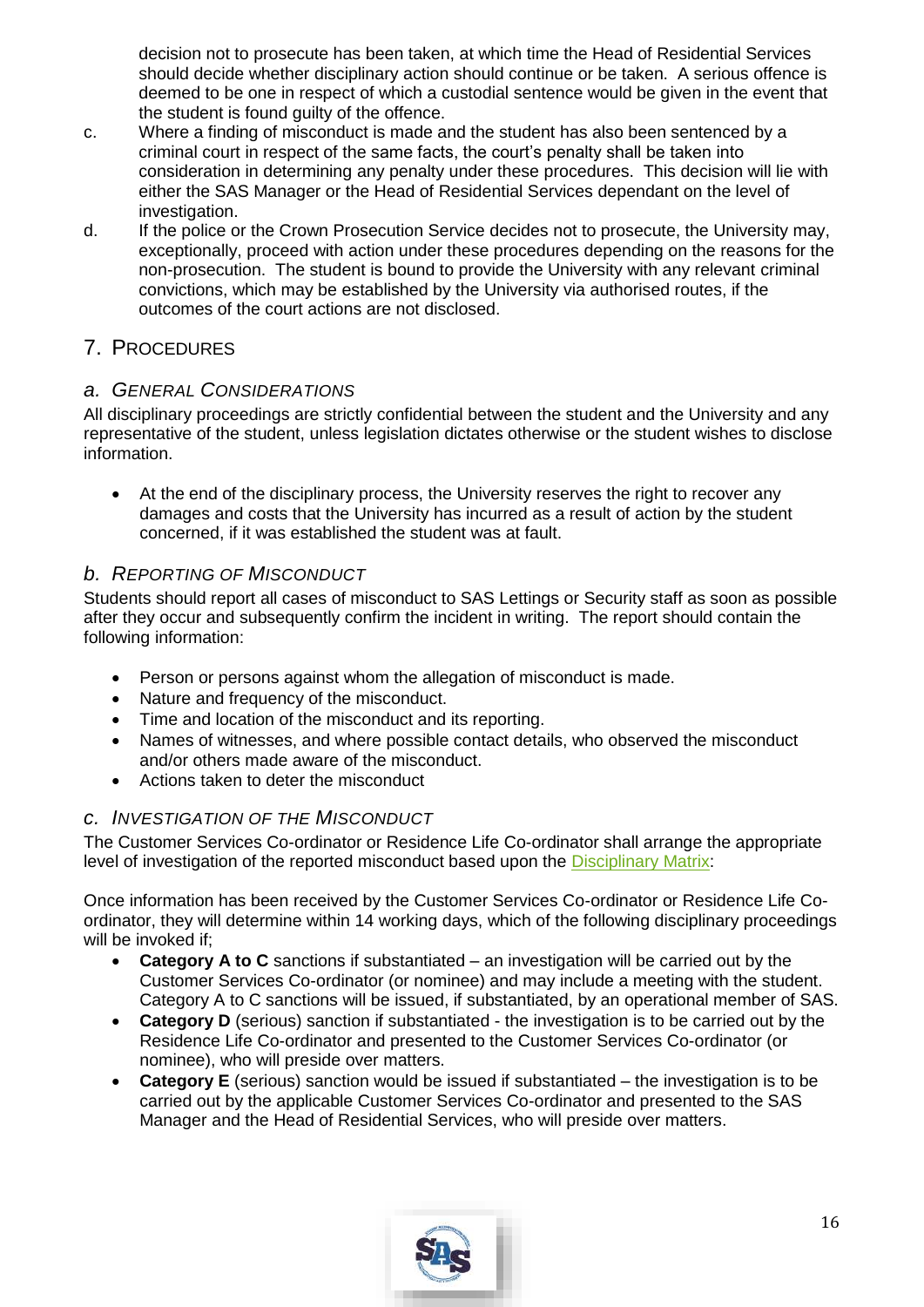Non-residential matters are passed onto the appropriate University member of staff to deal with the investigation under the University Disciplinary Regulations.

When **Category A to C** is invoked, the operational member of SAS may meet with the student to allow the student to provide counter evidence.

- A decision will be made by the member of staff within 3 working days, but ideally at the end of the meeting with the student.
- This decision will be recorded on the student's accommodation file and sanctions highlighted in the [Disciplinary Matrix](#page-18-1) imposed.
- A decision can be made in a student's absence, if the student is invited to a hearing but fails to attend. There is no appeal of issued sanctions A to C.

In circumstances where **Category D** is invoked it is the responsibility of the Residence Life Coordinator to ensure that:

- The student is informed in writing of the alleged misconduct, the procedures which will be adopted for its investigation, the interview arrangements, and the right to be accompanied either by a (non-interested) fellow student or a representative of the Students' Union, or a member of the academic, welfare or advisory staff of the University, but not accompanied or represented by any other individual.
- Before the hearing, the name and position of any accompanying person should be advised to the Customer Services Co-ordinator, who has discretion to object on grounds of involvement in the incident.
- The Customer Services Co-ordinator (or nominee), will preside over proceedings.
- The facts surrounding the alleged breach are investigated by Residence Life Co-ordinator, taking into account the statements of any available witnesses. This information is to be presented to the Customer Services Co-ordinator (or nominee), by the Residence Life Coordinator as part of the interview process. The student is to be given the opportunity, at a hearing, to respond to the evidence.
- If the student is invited to such a hearing and fails without good reason to attend, the Customer Services Co-ordinator may reach a decision in his/her absence or recommend suspension of proceedings pending compliance.

The Customer Services Co-ordinator has the authority to implement any one or a combination of the following:

- No disciplinary action taken
- Category A, B, C or D sanction is issued and a note is placed on the student's accommodation records giving the date of the warning and the reasons it was issued. The student shall receive a copy of that note and the consequences of further offences will be explained to him/her
- Order of payment to compensate damages
- Letter of Apology from the student to the impacted party
- One or more of the sanctions highlighted in the [Disciplinary Matrix](#page-18-1)

In circumstances where **Category E** is invoked it is the responsibility of the Customer Services Co-ordinator to ensure that:

- The student is informed in writing of the alleged misconduct, the procedures which will be adopted for its investigation, the interview arrangements, and the right to be accompanied either by a (non-interested) fellow student or a representative of the Students' Union, or a member of the academic, welfare or advisory staff of the University, but not accompanied or represented by any other individual.
- Before the interview, the name and position of any accompanying person should be advised to the SAS Manager, who has discretion to object on grounds of involvement in the incident.
- The SAS Manager and Head of Residential Services will preside over proceedings.
- The facts surrounding the alleged breach are investigated by the Customer Services Coordinator or nominee, taking into account the statements of any available witnesses. This information is to be presented to the SAS Manager and Head of Residential Services, by the

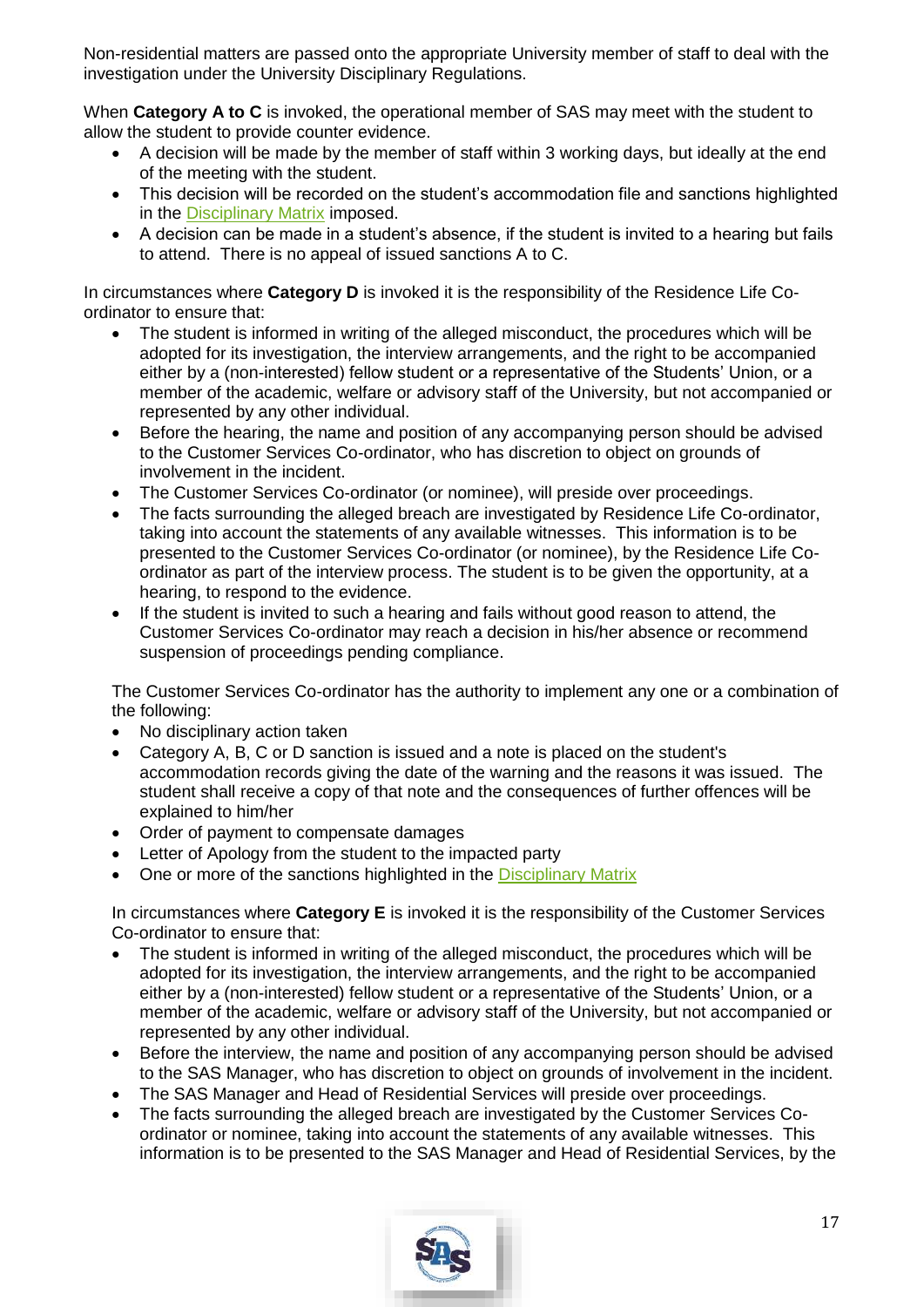Customer Services Co-ordinator. The student is to be given the opportunity, at a hearing, to respond to the evidence.

 If the student is invited to such a hearing and fails without good reason to attend, the SAS Manager and the Head of Residential Services, may reach a decision in his/her absence or recommend suspension of proceedings pending compliance.

The SAS Manager and the Head of Residential Services have the authority to implement one or a combination of the following:

- That no disciplinary action be taken.
- Category A, B, C or D sanction is issued and a note is placed on the student's accommodation records until the end of the licence agreement giving the date of the warning and the reasons it was issued. The student shall receive a copy of that note and the consequences of further offences will be explained to him/her.
- Order of payment to compensate damages.
- Letter of apology from the student to the impacted party.
- That the student be suspended from Residences only on the grounds of safety and wellbeing (see 4.2).
- That the student should be expelled from residences.

The usual series of events are sanctions A to E are issued in sequential order. This sequence may be over-ridden, if the [Disciplinary Matrix](#page-18-1) determines otherwise.

- If a student receives a Category D sanction, he/she will be required to sign a copy to acknowledge receipt. This warning will form a Behavioural Contract. It will state that if the student repeats the offence or receives a further Category D sanction, following disciplinary proceedings involving conduct of the same nature or not, then he/she risks being expelled from University/SAS accommodation.
- If the student is to be issued a 'notice to quit' then the notice to quit will not be processed until the appeal procedure, see section 7, has been completed. If the time limit for commencing an appeal under section 7.1.has expired and no appeal has been received then the SAS Manager will implement the 'notice to quit' process.
- A record of any formal disciplinary action shall be placed on the student's accommodation file for the remainder of the licence agreement and may be used when prioritising residential places for the following academic year. Those students who have been issued with a Category D or E sanction will not be allocated accommodation in future years.

#### <span id="page-17-0"></span>8. APPEALS

- <span id="page-17-1"></span>a. RIGHT AND NOTICE OF APPEAL
	- A student may appeal against Category A to C sanctions if a payment is required or a student is required to undertake community service or a health and safety course, but only if new evidence comes to light or it can be demonstrated due processes were not followed.
	- No appeal can be made if the sanction is a formal written warning on the student's accommodation record.
	- Appeals are to be made in writing to the Customer Services Co-ordinator within 14 days of the adiudication.
	- Appeals against Category D sanctions are made by writing to the SAS Manager within 14 working days of the adjudication being made by the Customer Services Co-ordinator or nominee and received by the student.
	- An appeal against the issue of a Category E/notice to quit, recommended by the SAS Manager and Head of Residential Services, must be submitted in writing, to the Director of Student Services within 14 days of the adjudication being made by the SAS Manager and Head of Residential Services and received by the student.

#### <span id="page-17-2"></span>b. DECISION OF APPEAL

 The Director of Student Services may confirm, overturn or modify the decision and recommendation(s) of the SAS Manager and Head of Residential Services. In turn, the SAS Manager may confirm, overturn or modify the decision and recommendation(s), of the

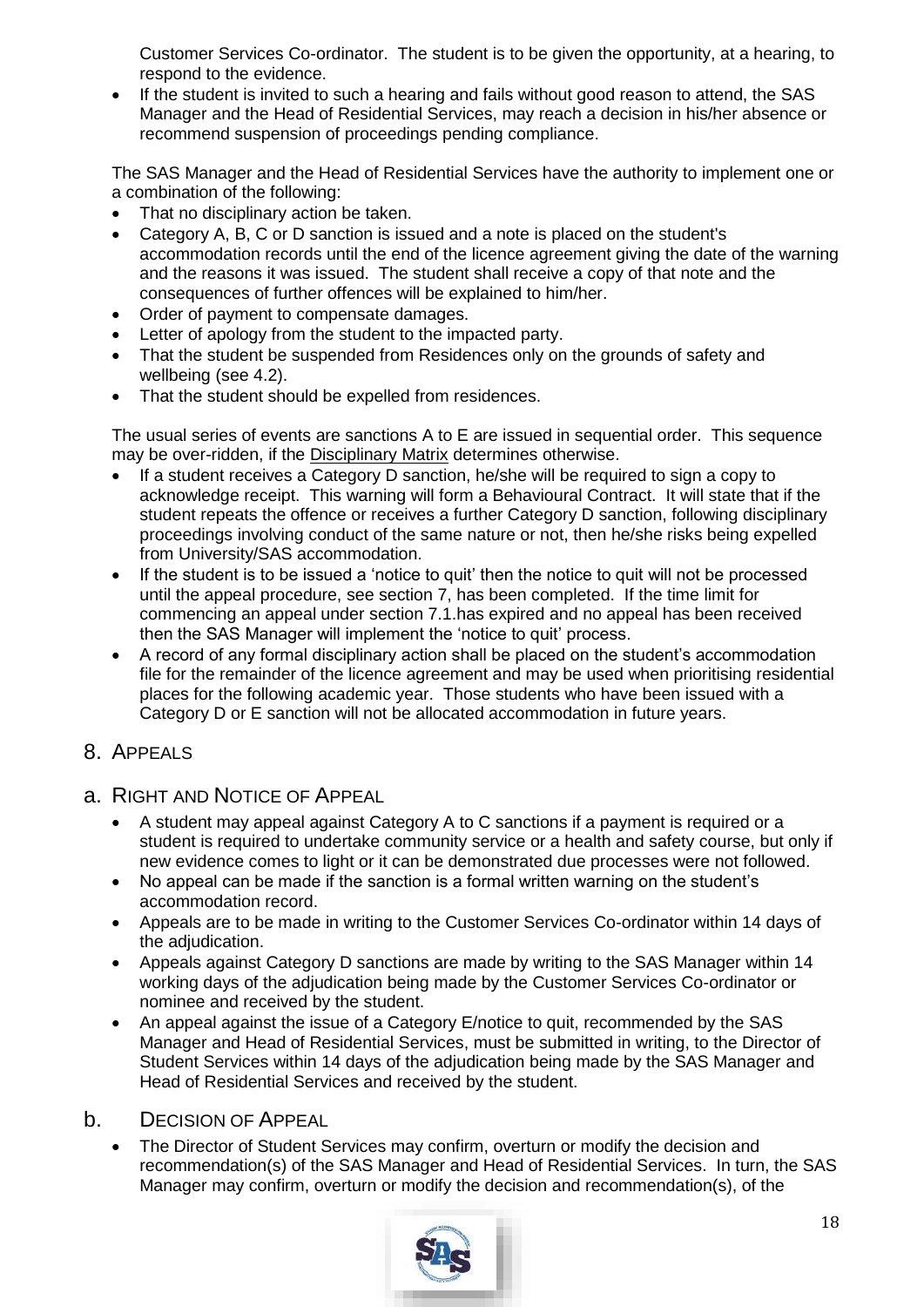Customer Services Co-ordinator. The decision of the Director of Student Services will be made known to the student making the appeal within 14 working days.

- If a student remains dissatisfied with the outcome of the Appeal they may request a [Final](http://www.swan.ac.uk/registry/academicguide/conductandcomplaints/finalreviewprocedure/)  [Review](http://www.swan.ac.uk/registry/academicguide/conductandcomplaints/finalreviewprocedure/) within 14 working days of the date of the Category E Appeal decision, by completing and submitting to the Academic Registrar the Final Review Application Form. (Form and details of the grounds for [Final Review](http://www.swan.ac.uk/registry/academicguide/conductandcomplaints/finalreviewprocedure/) are available from the Academic Registry and online.)
- Once the Final Review process has been completed the Academic Registrar will issue the student with a Completion of Procedures letter confirming the University's final decision and that the procedures have been completed. A student may then consider asking the [Office of](http://www.oiahe.org.uk/)  [the Independent Adjudicator for Higher Education \(OIA\),](http://www.oiahe.org.uk/) or the [UUK Student](http://www.uukcode.info/)  [Accommodation Code](http://www.uukcode.info/) administrator, to externally review the handling of the case.

#### **The standard of proof to be satisfied in respect of allegations of student misconduct**

A student shall be presumed to be innocent until proven otherwise, the burden of proof (duty of proving the allegation) shall rest on the University and the standard of proof should be on the balance of probabilities.

#### <span id="page-18-0"></span>c. REPORT TO THE STUDENT AFFAIRS COMMITTEE

Any residential disciplinary proceeding resulting in a 'notice to quit' being issued and any subsequent appeals will be reported to the Student Affairs Committee.

#### <span id="page-18-1"></span>d. DISCIPLINARY MATRIX

The Disciplinary Matrix details what the normal level of sanction will be for breaches of Residence Regulations, within each Category A-E. The disciplinary processes are explained in full in the [Residential Disciplinary Procedure.](#page-12-1) Examples of breaches of the Regulations are indicative but not exhaustive and are provided to steer SAS team members to the appropriate process to follow.

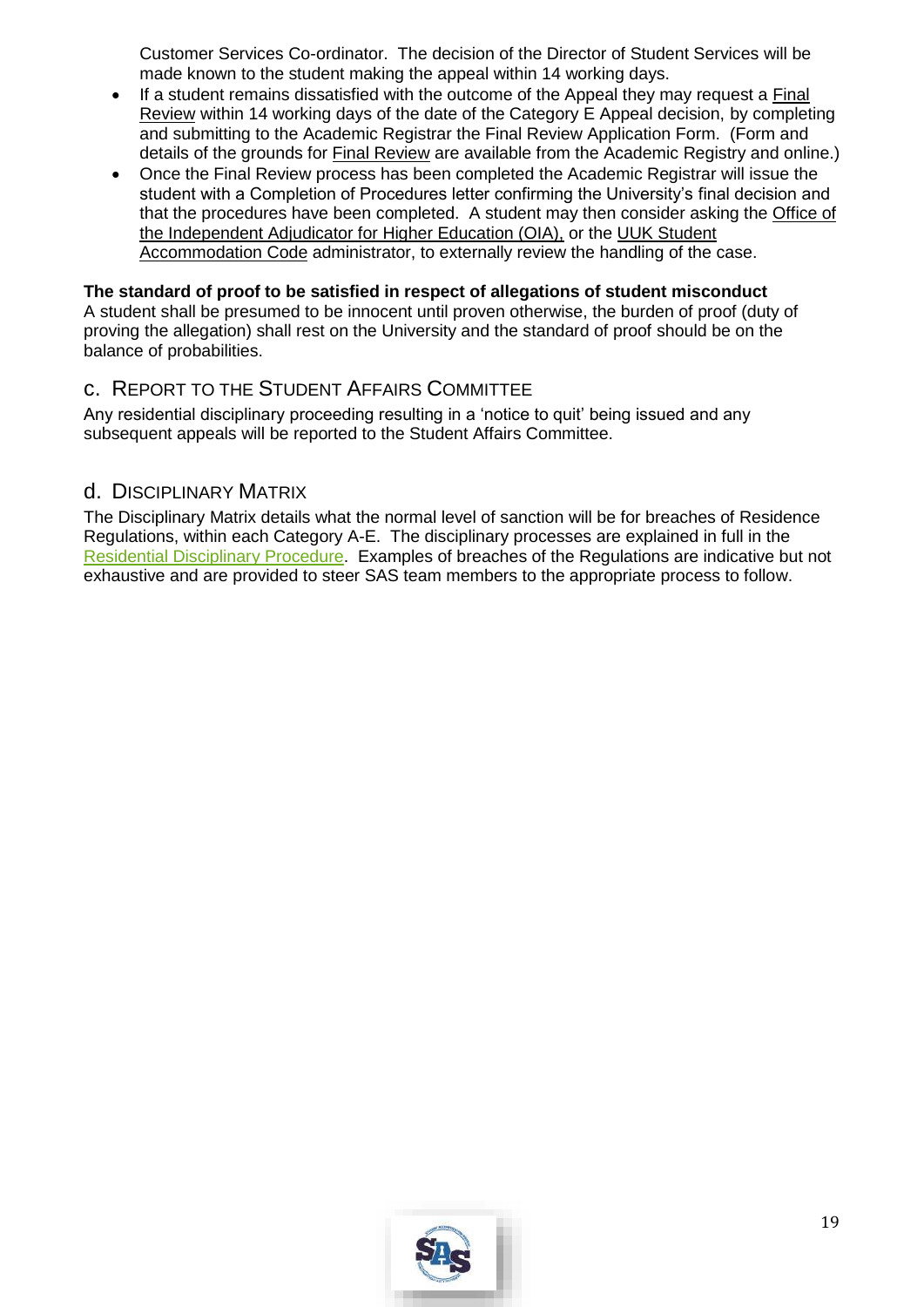<span id="page-19-0"></span>

| <b>STAFF</b>                                                                                       | <b>CATEGORY</b>         | <b>INCIDENT/BREACH OF REGULATION</b>                                                                                                                                                                                                                                                                                                                                                                                                                                                                                                 | <b>LEVEL OF SANCTIONS IMPOSED</b>                                                                                                                                                                                                                                                                                                                                                                                                                                       |
|----------------------------------------------------------------------------------------------------|-------------------------|--------------------------------------------------------------------------------------------------------------------------------------------------------------------------------------------------------------------------------------------------------------------------------------------------------------------------------------------------------------------------------------------------------------------------------------------------------------------------------------------------------------------------------------|-------------------------------------------------------------------------------------------------------------------------------------------------------------------------------------------------------------------------------------------------------------------------------------------------------------------------------------------------------------------------------------------------------------------------------------------------------------------------|
| Operational<br>member of staff<br>from SAS<br>(Residence Life<br>Co-ordinator in<br>their absence) | A                       | Low level noise disruption<br>$\bullet$<br>Excessive lock outs (i.e. + 10 times)<br>$\bullet$<br>Untidy communal areas (including<br>$\bullet$<br>refusal to clean facilities when<br>requested)<br>Accidental damage to property<br>$\bullet$<br>Leaving items in corridors/escape<br>$\bullet$<br>routes<br>Operating unsafe electrical<br>$\bullet$<br>equipment<br>Failure to comply with car parking<br>$\bullet$<br>regulations                                                                                                | Formal verbal warning<br>$\bullet$<br>Recharge for damage caused<br>$\bullet$<br>and administration costs                                                                                                                                                                                                                                                                                                                                                               |
| Operational<br>member of staff<br>from SAS<br>(Residence Life<br>Co-ordinator in<br>their absence) | B                       | Deliberate or significant noise<br>$\bullet$<br>disruption<br>Causing disturbance to local private<br>$\bullet$<br>residents<br>Petty theft<br>$\bullet$<br>Propping open a fire door<br>$\bullet$<br>Accidental false alarm activation<br>$\bullet$<br>Misuse of the internal telephone<br>$\bullet$<br>system<br>Distribution of promotional material<br>$\bullet$<br>Repeated Category A offence(s)<br>$\bullet$                                                                                                                  | Written warning<br>$\bullet$<br>Recharge for damage caused<br>$\bullet$<br>and administration costs                                                                                                                                                                                                                                                                                                                                                                     |
| Operational<br>member of staff<br>from SAS<br>(Residence Life<br>Co-ordinator in<br>their absence) | $\overline{\mathbf{c}}$ | Accessing restricted areas<br>$\bullet$<br>Throwing items from windows<br>$\bullet$<br>Deliberate damage to property<br>$\bullet$<br>Smoking in a non-smoking area<br>$\bullet$<br>Tampering with fire fighting and fire<br>$\bullet$<br>protection equipment<br>Not cooperating during a fire alarm<br>$\bullet$<br>Theft<br>$\bullet$<br>Deliberate malicious activation of<br>$\bullet$<br>fire alarm<br>Repeated Category B offence(s)<br>$\bullet$                                                                              | Any of the above sanctions in<br>$\bullet$<br>Category B plus:<br>Requirement to attend Fire<br>$\bullet$<br>Safety Seminar (non-attendance<br>results in disciplinary sanctions<br>being escalated)<br>Requirement to attend Alcohol<br>$\bullet$<br>Awareness training (non-<br>attendance results in disciplinary<br>sanctions being escalated)<br><b>Community Service</b><br>$\bullet$<br>Written report to student's Head<br>$\bullet$<br>of Department and tutor |
| Customer<br>Services Co-<br>ordinator SAS<br>(other<br>Residence<br>Manager can<br>deputise)       | D                       | <b>Assault</b><br>$\bullet$<br>Possession of prohibited items such<br>$\bullet$<br>as fireworks or weapons<br>Bullying or intimidator behaviour<br>Use of social networks that impacts<br>individuals or groups in a<br>negative/inappropriate manner<br>Possession of prohibited drugs<br>٠<br>Verbal abuse of university staff or<br>$\bullet$<br>contractors<br>Tampering with fire alarm panels<br>$\bullet$<br>Use/access of premises for<br>$\bullet$<br>inappropriate commercial use<br><b>Repeated Category C offence(s)</b> | Any of the above sanctions in<br>$\bullet$<br>Category A-C plus:<br><b>Behavioural Contract</b><br>$\bullet$<br>Referral to Dignity at Work and<br>$\bullet$<br><b>Study</b><br>Transfer to an alternative room or<br>$\bullet$<br>residence (in case of health and<br>safety to student or other<br>students)                                                                                                                                                          |
| SAS Manager<br>and Head of<br>Residential<br>Services                                              | E                       | <b>Serious Assault</b><br>$\bullet$<br><b>Drug Dealing</b><br>$\bullet$<br><b>Major Criminal Damage</b><br>$\bullet$<br>Significant theft<br>٠<br>Any activity posing a serious risk of<br>$\bullet$<br>harm or death to others<br><b>Repeated Category D offence(s)</b><br>$\bullet$                                                                                                                                                                                                                                                | Permanent exclusion from<br>$\bullet$<br><b>Residence</b><br>Referral to the Academic Registry<br>$\bullet$<br>under the University's Formal<br><b>Disciplinary Procedures</b>                                                                                                                                                                                                                                                                                          |

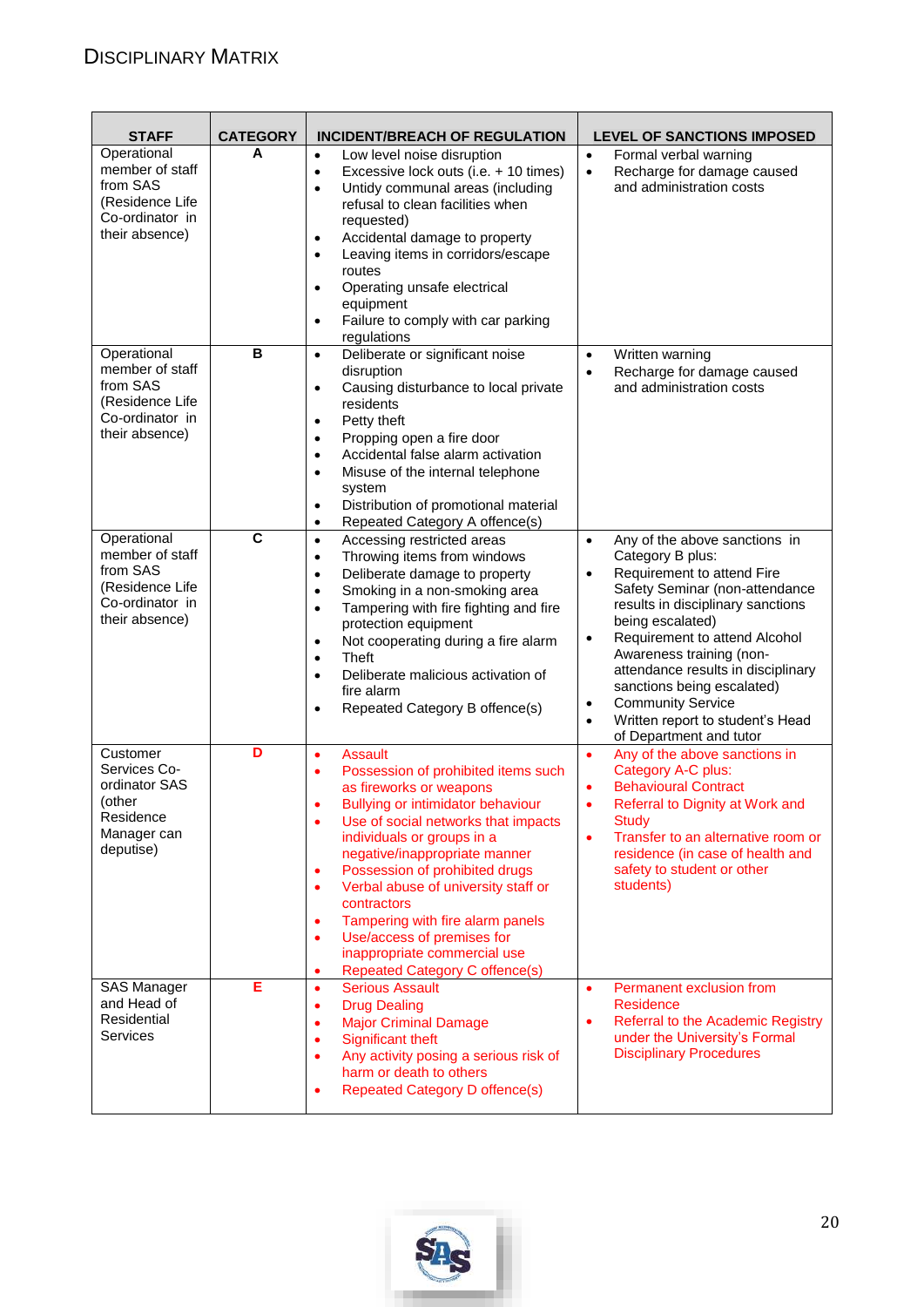# <span id="page-20-0"></span>**APPENDIX C: RESIDENTIAL SERVICES' POLICIES**



# **Swansea University Prifysgol Abertawe**

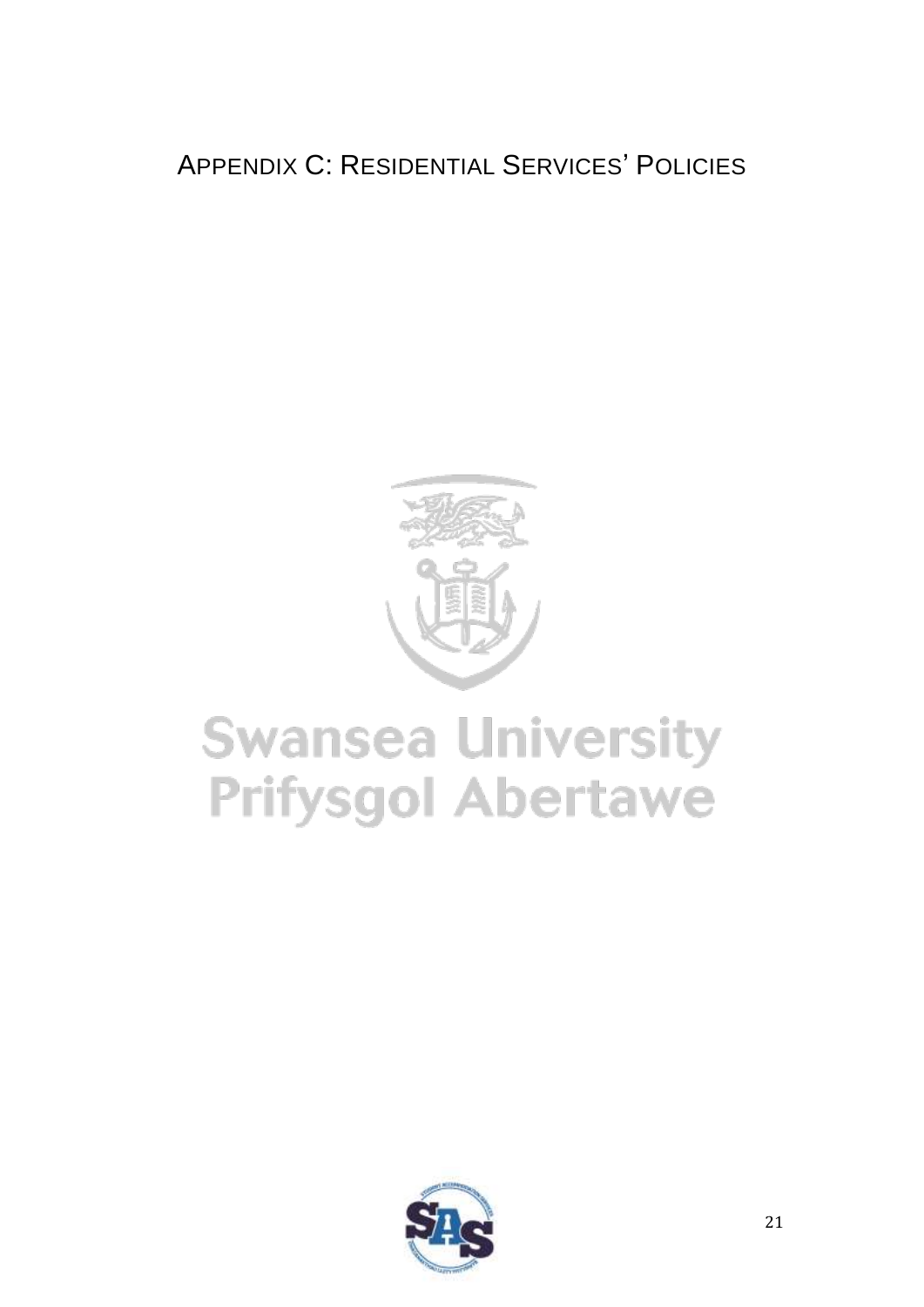# <span id="page-21-0"></span>COMPENSATION POLICY

- a. The University shall not be liable in the respect of interruption to services by reason of mechanical defect/breakdown/ frost/ inclement conditions or unavoidable shortages of fuel/materials/water/labour or any other beyond the reasonable control of the University.
- b. Building faults inevitably occur in all accommodation. Providing that the faults are promptly repaired it is not appropriate to pay compensation. However, in exceptional circumstances, payment of compensation may be proper; this will normally occur when there has been a significant failure to provide an appropriate service response.
- c. If compensation is considered, it will be calculated using the following criteria:
- Loss of heating *15*% of net rent for the period of the loss (after first 48 hours).
- Loss of hot water *15*% of net rent for the period of the loss (after first 48 hours).
- Loss of heating and hot water -*30*% of net rent for the period of the loss (after first 48 hours).
- Complete loss of bathroom/en suite facilities *25%* of net rent for period of loss\* (after first 48 hours).
- Complete loss of kitchen facilities *25*% of net rent for period of loss\* (after first 48 hours).
- Loss of use of bedroom 50% of net rent for period of loss\* (after first 24 hours).
- Complete loss of use of accommodation 100% of net rent for period of loss\*.

*\*Only applicable if suitable alternative facilities are not offered within one working day.*

- d. Other reasonable expenses will be considered on an individual basis.
- e. Wherever expenses are agreed with your Residence Manager in advance, receipts should be provided.

## <span id="page-21-1"></span>CHARGES POLICY

To maintain the standards in our residences whilst striving to keep rents affordable, we must recover costs from instances of damage.

# <span id="page-21-2"></span>a. CHARGES Swansea Universit

- 1.1. Circumstances when charges are levied
- 1.2. Charges will only be levied following a meeting with resident(s):
	- To investigate how damages occurred.
	- To provide a full explanation of possible costs.
- 1.3. The Licensee forms part of a community which requires every student ensures it is a safe and well maintained environment. As such any communal damage costs will only be imposed, where, after reasonable investigation, the person or persons responsible for the damage cannot be identified.
- 1.4. The above does not apply if unreported damage is found on inspection after you have moved out of your accommodation. If this is the case, you will be billed for damage caused without the requirement of a meeting.
- 1.5. Charges will be transparent and copy invoices of all costs can be made available on request.
- 1.6. Charges will incur a 15% administration charge, up to a maximum of £50.00.
- <span id="page-21-3"></span>b. APPEALS
- You can appeal against charges in writing to your Residence Manager.
- <span id="page-21-4"></span>c. RESIDENTIAL DISCIPLINARY PROCEDURE

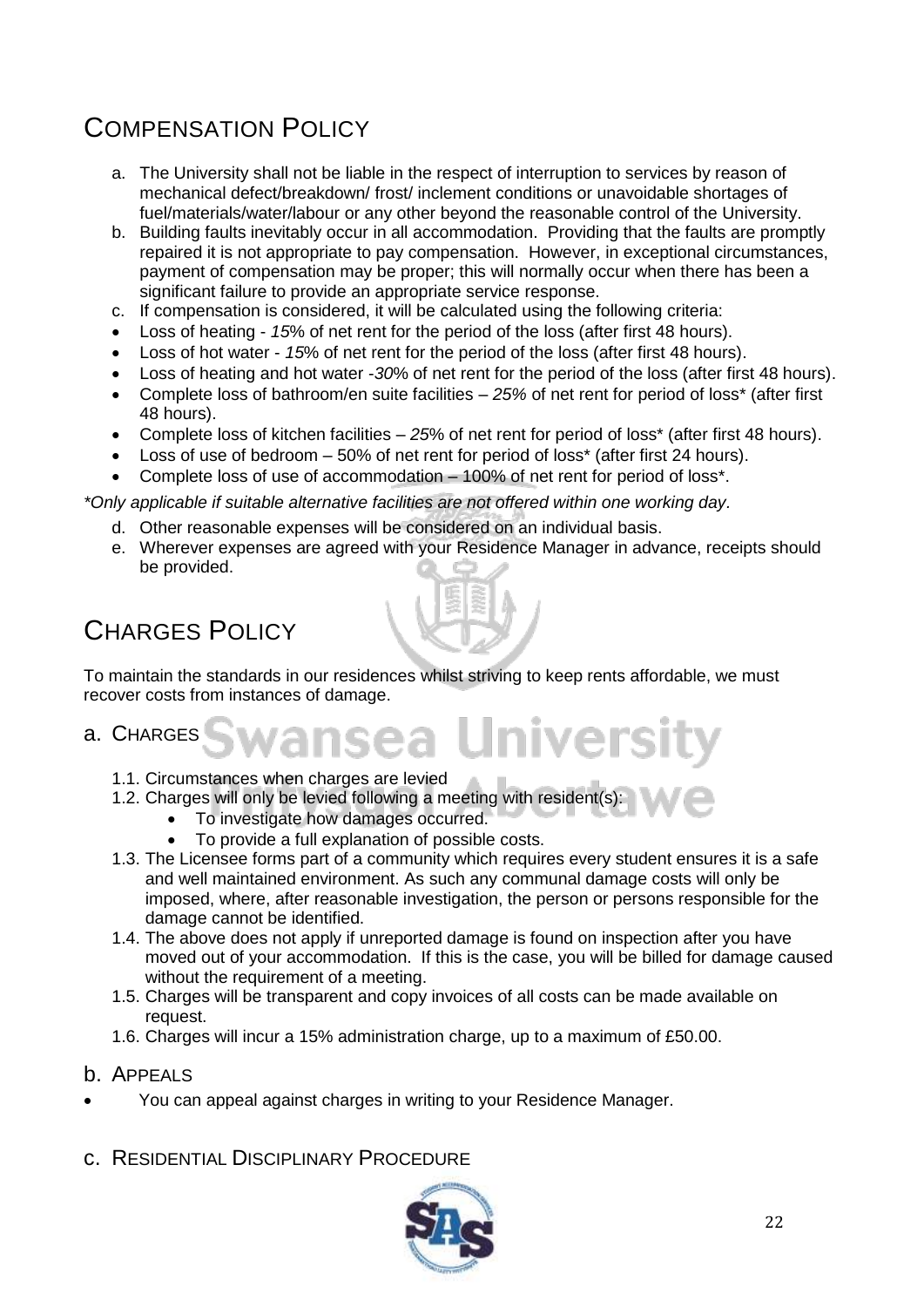- As well as recouping costs to rectify damage, instances of damage may also invoke the [Residential Disciplinary Procedure.](#page-12-1)
- <span id="page-22-0"></span>d. PAYMENT
- All damage charges must be paid in full on or before the next accommodation payment due date.
- Charges incurred after all residence fees have been paid must be paid within a month of receipt.
- If you are unable to pay damage charges in full due to financial difficulties, you must arrange an appointment with Residential Services' to arrange a suitable payment plan.
- If you fail to pay damage charges within the above timescales, you will invoke the University's debt collecting procedures.



# **Swansea University<br>Prifysgol Abertawe**

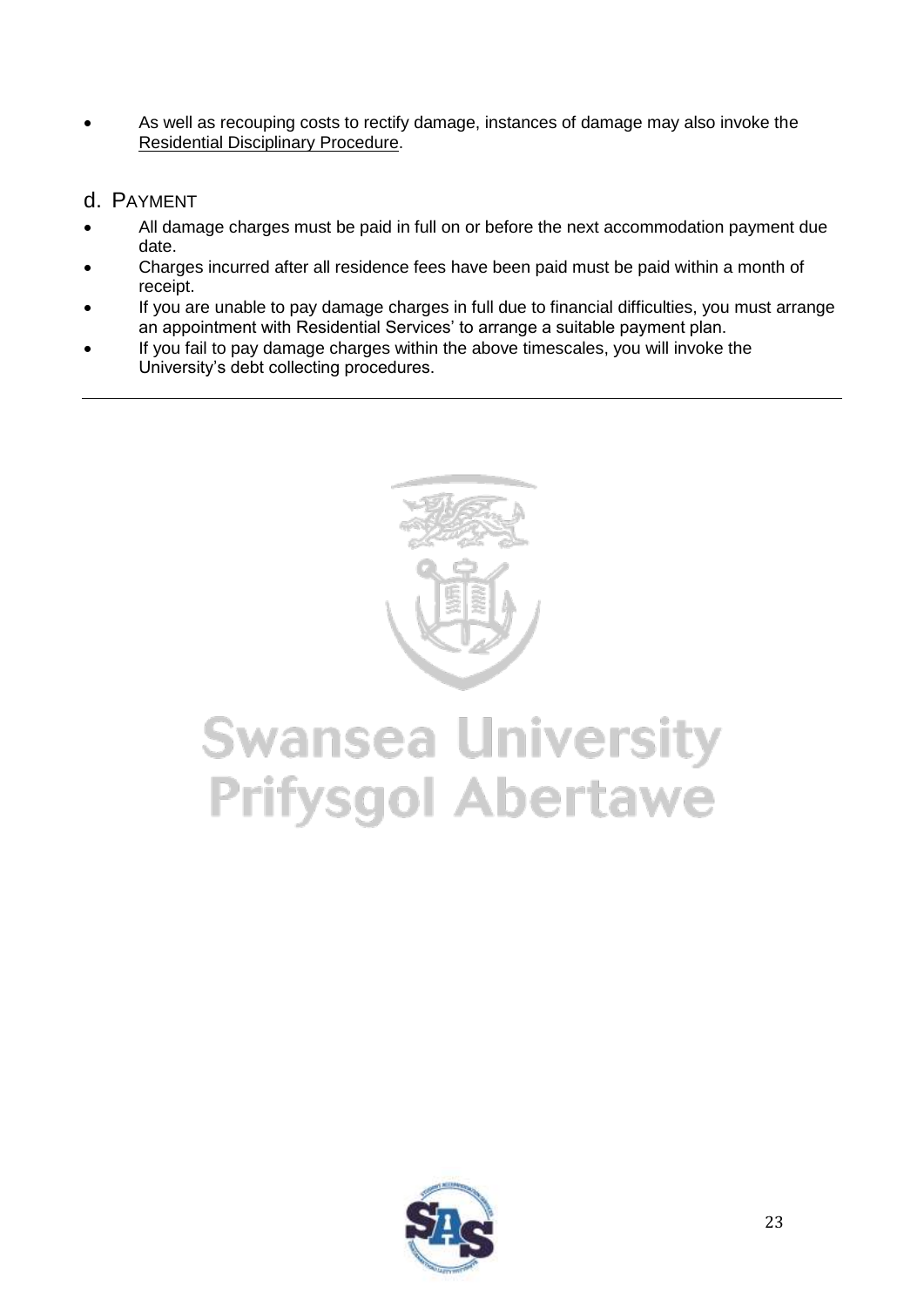<span id="page-23-0"></span>APPENDIX D: GENERAL INFORMATION - VALUES



# **Swansea University Prifysgol Abertawe**

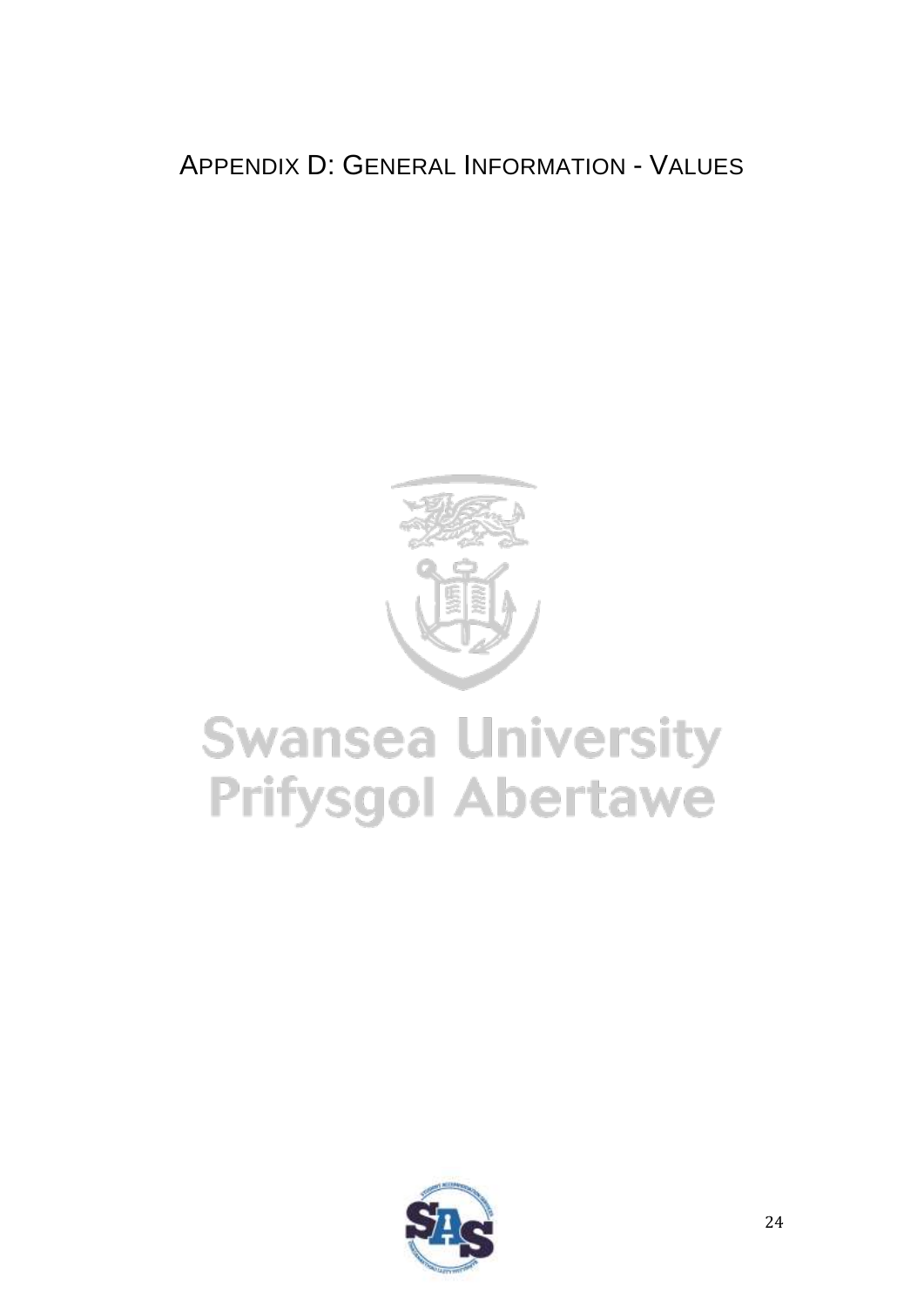# <span id="page-24-0"></span>STUDENT SERVICES – OUR VALUES

- a. Excellence & Innovation
- b. Diversity, Inclusivity and Respect
- c. Honesty & Integrity
- d. Partnership & Teamwork
- e. Sustainability
- Excellence & Innovation we are a professionally skilled team who go the extra mile to develop and deliver innovative, high quality, student focused services to support individual students' learning, aspirations and potential. To promote this, we support the development and wellbeing of our staff and encourage creativity and innovation in the workplace.
- Diversity, Inclusivity and Respect we are a diverse group of individuals who work to support all students, to break down perceived barriers and to promote a strong community ethos based on dignity, respect and fairness. We actively support widening access and community cohesion.
- Honesty & Integrity our primary concern is the best interests of students. We provide information on available options and offer confidential advice and guidance within appropriate professional boundaries to support autonomous decision making. Our decision making processes are open and transparent.
- Partnership & Teamwork we work as one team, within appropriate boundaries of confidentiality, with students, other University Professional Services, Colleges, the Students' Union, partner institutions and external agencies to ensure a holistic approach to the delivery of an excellent experience for every student.
- Sustainability we stand alongside students, providing the individual support that is needed to encourage and enable them to support themselves as global citizens and contribute to a sustainable future. Our operations aim for sustainable use of resources.



## <span id="page-24-1"></span>RESIDENTIAL SERVICES' MISSION STATEMENT

Our mission is to provide a range of student accommodation, inclusive of all needs, that is of the highest possible standard. In undertaking this we are attentive to six core values:

- 1. Quality service
- 2. Welfare support
- 3. Community contribution, responsibility and development
- 4. Respect, understanding, openness and honesty
- 5. Appreciation of feedback and good communication
- 6. Value for money

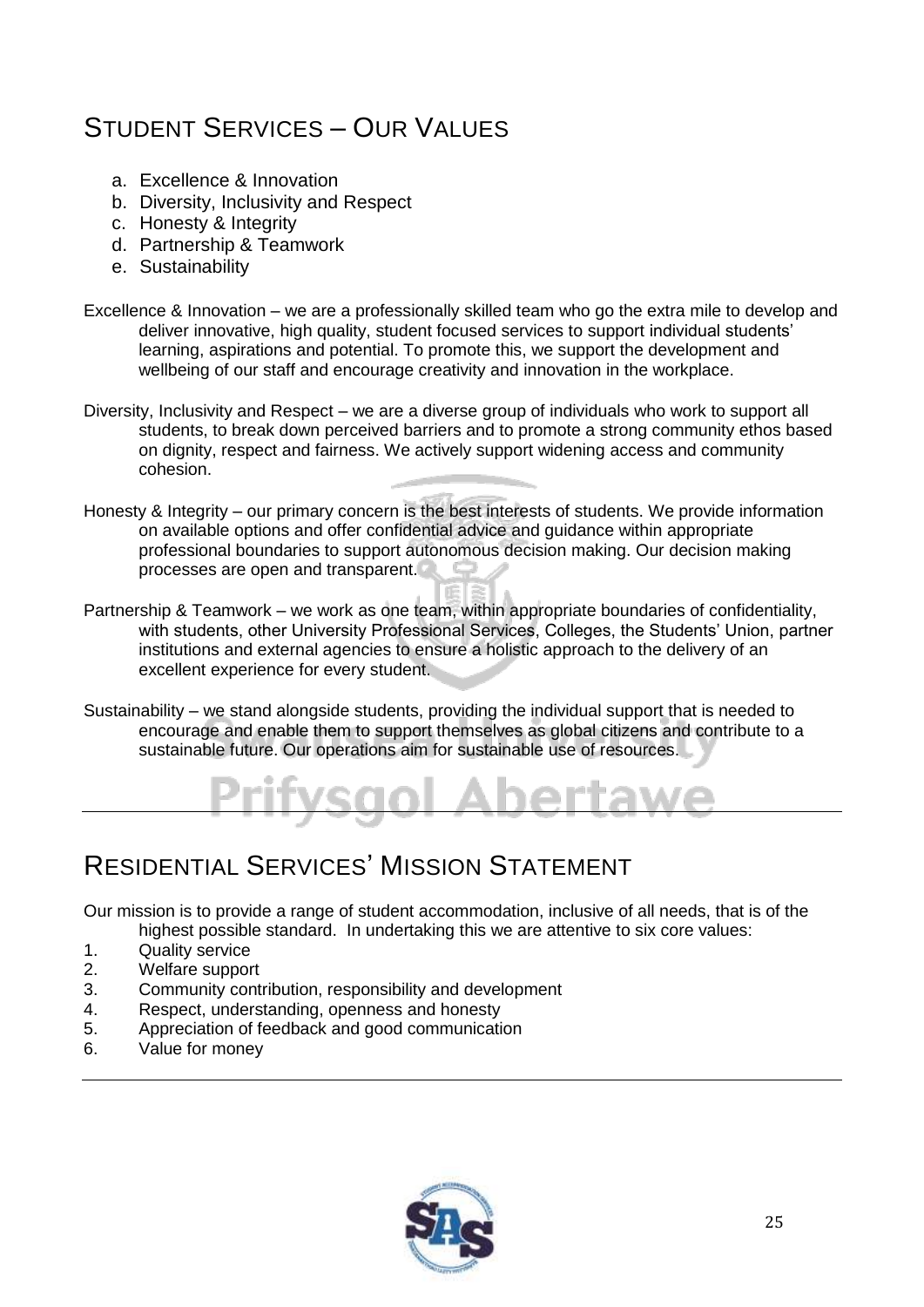# <span id="page-25-0"></span>RESIDENTIAL SERVICES' STUDENT CHARTER

#### <span id="page-25-1"></span>a. RESIDENTIAL SERVICES COMMITMENT

The Residential Services' Student Charter outlines our commitments to you. Residential Services will:

- Meet with all the standards set out in the UUK Code of Practice: [UUK Accommodation Code.](http://www.thesac.org.uk/)
- Deliver accommodation that is prepared to the standards set out in our [Service Level](#page-26-0)  [Statement.](#page-26-0)
- Distribute honest, accurate and realistic information about our accommodation and give impartial housing advice.
- Provide safe, secure accommodation including 24 hour security on Campus.
- Ensure provision of necessary utilities.
- Ensure faults are rectified within agreed time frames.
- Encourage an environment conducive to study that is free from unreasonable noise.
- Seek to prevent intimidation, harassment or discrimination so far as is possible and provide welfare support.
- Operate to and make available all policies, procedures and documentation upon request.
- Consult the University's Student Affairs Committee (on which there is strong Students' Union representation) about fees, rules and regulations.
- Ensure staff are appropriately qualified and trained to competently carry out their responsibilities.
- Seek your feedback and operate a well-defined, accessible complaints procedure.
- Present responsive services and a friendly welcome.
- Provide students with a value for money accommodation provision.

#### <span id="page-25-2"></span>b. STUDENTS COMMITMENT

The Residential Services' Student Charter outlines your commitments as a resident.

We require all residents to:  $\Box$ 

- Adhere to all terms, rules and regulations as detailed in the Accommodation Offer Letter, the Residence Licence Agreement and the Residence Regulations.
- Treat all residents, staff and contractors with politeness and respect.
- Respect the lifestyles, beliefs and cultures of other residents.
- Be considerate of all residents in the local community and respect their privacy and property.
- Keep night time noise to a minimum to avoid disturbing fellow residents and the local community.
- Maintain a reasonable level of tidiness and hygiene in all accommodation areas, particularly in food preparation areas.
- Act in a responsible manner that is mindful of the safety, security and health of residents, neighbours, staff, visitors and the local community.
- Be responsible for security: ensuring doors and windows are locked, looking after my keys and reporting suspicious activity.
- Cooperate fully with investigations into security and disciplinary shortcomings.
- Take responsibility for the conduct and actions of their guests, making them aware of the rules and regulations in place.
- Pay all residence fees and charges by the due dates.
- Be environmentally aware, taking steps to conserve energy and recycle.

#### **I understand that in accepting my Residence Licence Agreement I am making the above commitments to Residential Services & Student Accommodation Services.**

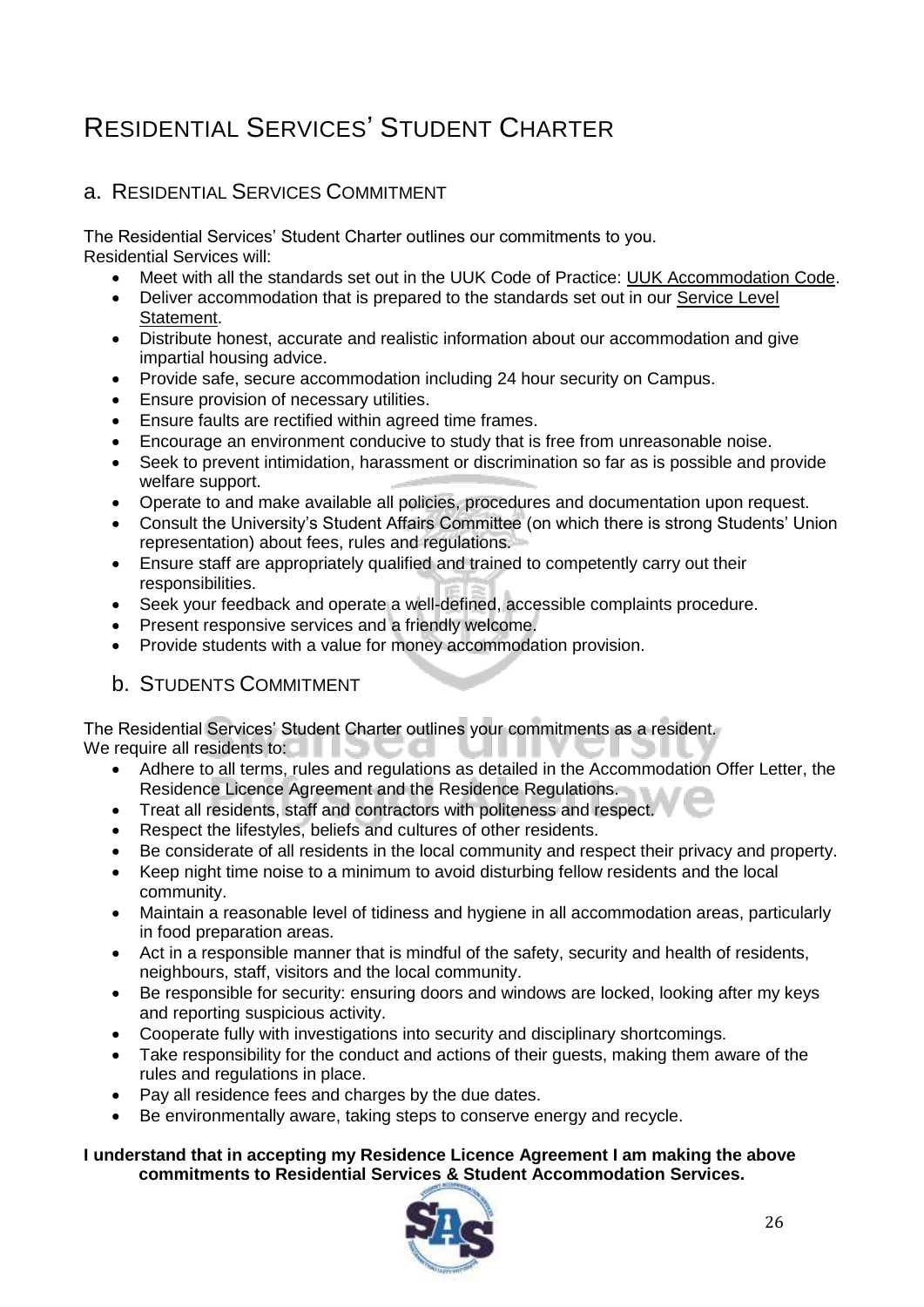# <span id="page-26-0"></span>RESIDENTIAL SERVICES' SERVICE LEVEL STATEMENT

#### <span id="page-26-1"></span>a. OUR COMMITMENT TO THE QUALITY OF YOUR ACCOMMODATION

SAS Lettings works hard to ensure that your accommodation is prepared to a high standard prior to your arrival. To ensure this is achieved, we make the following commitments:

#### <span id="page-26-2"></span>**b. FACILITY PREPARATIONS**

#### <span id="page-26-3"></span>*BEDROOMS*

- All surfaces will be free from dirt and dust
- Carpets will be freshly vacuumed and free of significant stains (where possible)
- Where provided, notice boards will be clean and well presented
- A clean mattress protector will be placed on the mattress
- Curtains will be clean and in good condition
- All soft furnishing will be in good condition and free of tears
- The door lock will be secure and fully functional

#### <span id="page-26-4"></span>*BATHROOMS\**

- All sanitary ware will be clean and in good condition
- Taps, showers and toilets will be in good working order, plugs will be provided in sinks
- Mastic sealing will be in good condition and free from mould
- Tiles will be secure and grouting will be clean
- Where shower curtains are used it will be clean and free from mould
- The floor will be clean and in good condition

#### <span id="page-26-5"></span>*KITCHENS\**

- All kitchen equipment will be fully working
- All equipment will be clean and free of food residue
- Freezers will be recently defrosted.
- Fridges and freezers will be empty and at operating temperature.
- All surfaces will be free from dirt and dust
- All cupboards will be empty and clean
- The floor will be clean and in good condition

#### <span id="page-26-6"></span>*OTHER AREAS\**

- Corridors and stairwells will be clear
- Floors will be clean and in good condition
- Carpets will be vacuumed and free of significant stains
- All windows will be clean inside and out
- Entrance door locks will be secure and fully functional

\* In communal areas SAS Lettings can only commit to providing these standards until the first person occupies the accommodation.

In the unusual event that we have not achieved these standards, please let us know, we will do our very best to immediately correct the situation.

#### <span id="page-26-7"></span>c. FAULT RECTIFICATION

All faults with the building, services and equipment will be rectified in a reasonable time. All faults that could cause serious injury will be rectified within one working day. All other issues will be rectified within 7 days if urgent, otherwise 28 days. Alternative accommodation facilities will be provided if necessary or if the above deadlines cannot be adhered to due to circumstances beyond Student Accommodation Services' control.